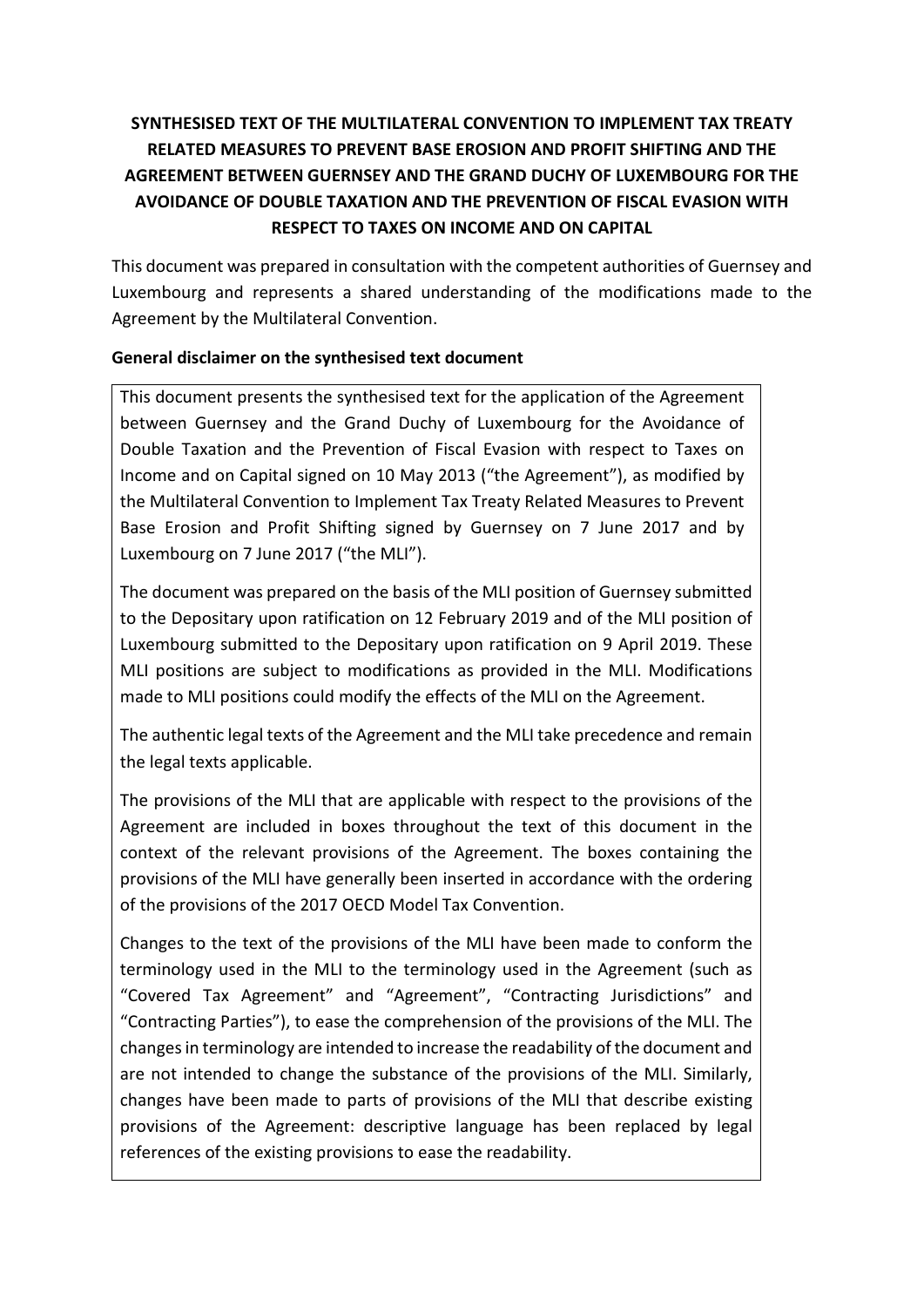In all cases, references made to the provisions of the Agreement or to the Agreement must be understood as referring to the Agreement as modified by the provisions of the MLI, provided such provisions of the MLI have taken effect.

# References

The authentic legal text of the Agreement can be found at the following link:

For Guernsey;

<https://gov.gg/CHttpHandler.ashx?id=89684&p=0>

For Luxembourg;

[impotsdirects.public.lu](https://impotsdirects.public.lu/fr.html)

The text of the MLI and the MLI position of Guernsey submitted to the Depositary upon ratification on 12 February 2019 and of the MLI position of Luxembourg submitted to the Depositary upon ratification on 9 April 2019 can be found on the [MLI Depositary \(OECD\) webpage.](https://www.oecd.org/tax/treaties/multilateral-convention-to-implement-tax-treaty-related-measures-to-prevent-beps.htm)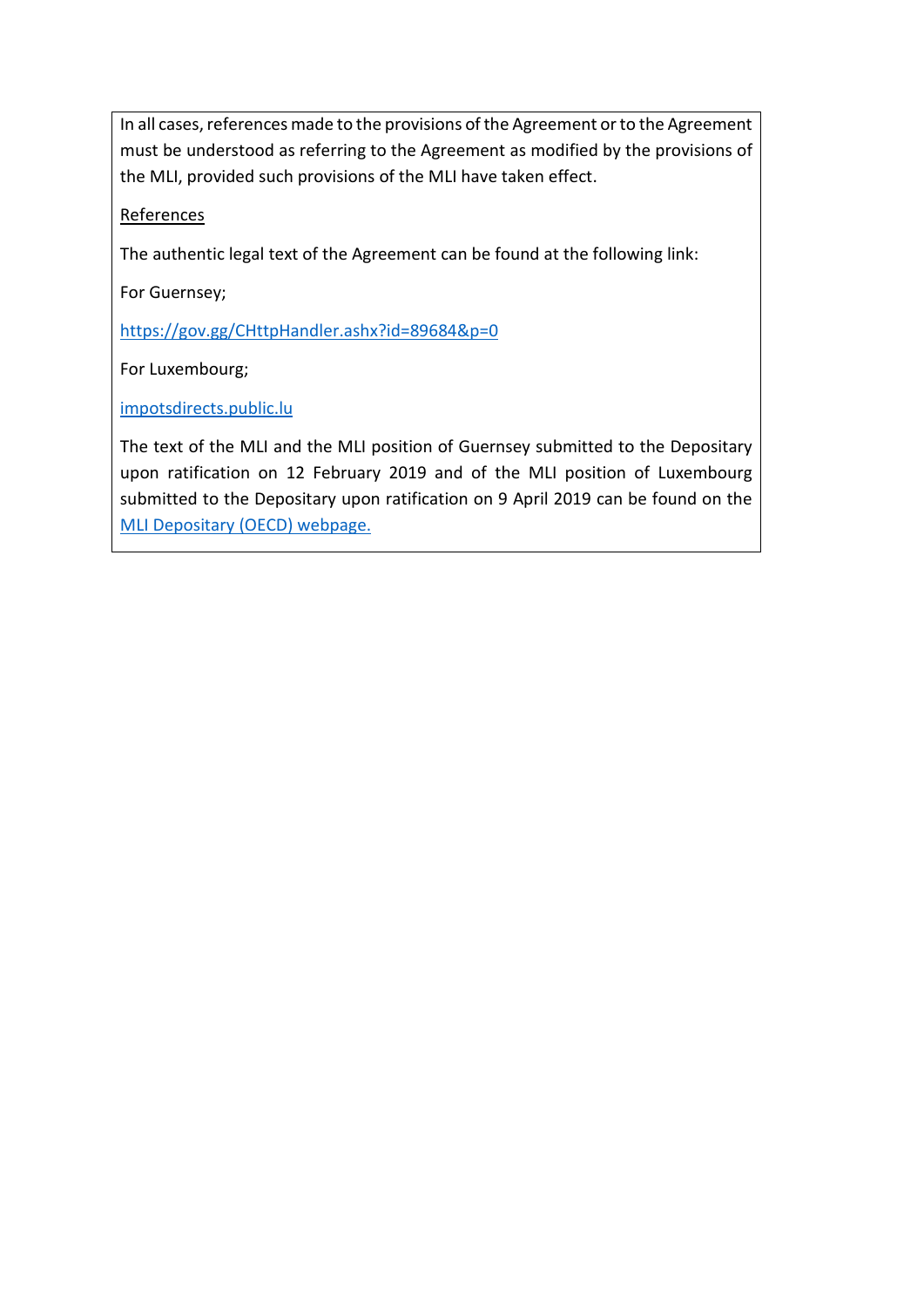# **Disclaimer on the entry into effect of the provisions of the MLI**

# Entry into Effect of the MLI Provisions

The provisions of the MLI applicable to this Agreement do not take effect on the same dates as the original provisions of the Agreement. Each of the provisions of the MLI could take effect on different dates, depending on the types of taxes involved (taxes withheld at source or other taxes levied) and on the choices made by Guernsey and Luxembourg in their MLI positions.

Dates of the deposit of instruments of ratification, acceptance or approval: 12 February 2019 for Guernsey and 9 April 2019 for Luxembourg.

Entry into force of the MLI: 1 June 2019 for Guernsey and 1 August 2019 for Luxembourg.

Unless it is stated otherwise elsewhere in this document, the provisions of the MLI have effect with respect to the Agreement:

In Guernsey:

- with respect to taxes withheld at source on amounts paid or credited to nonresidents, where the event giving rise to such taxes occurs on or after 1 January 2020;
- with respect to all other taxes, for taxes levied with respect to taxable periods beginning on or after 1 February 2020.

In Luxembourg:

- with respect to taxes withheld at source on amounts paid or credited to nonresidents, where the event giving rise to such taxes occurs on or after 1 January 2020;
- with respect to all other taxes, for taxes levied with respect to taxable periods beginning on or after 1 February 2020.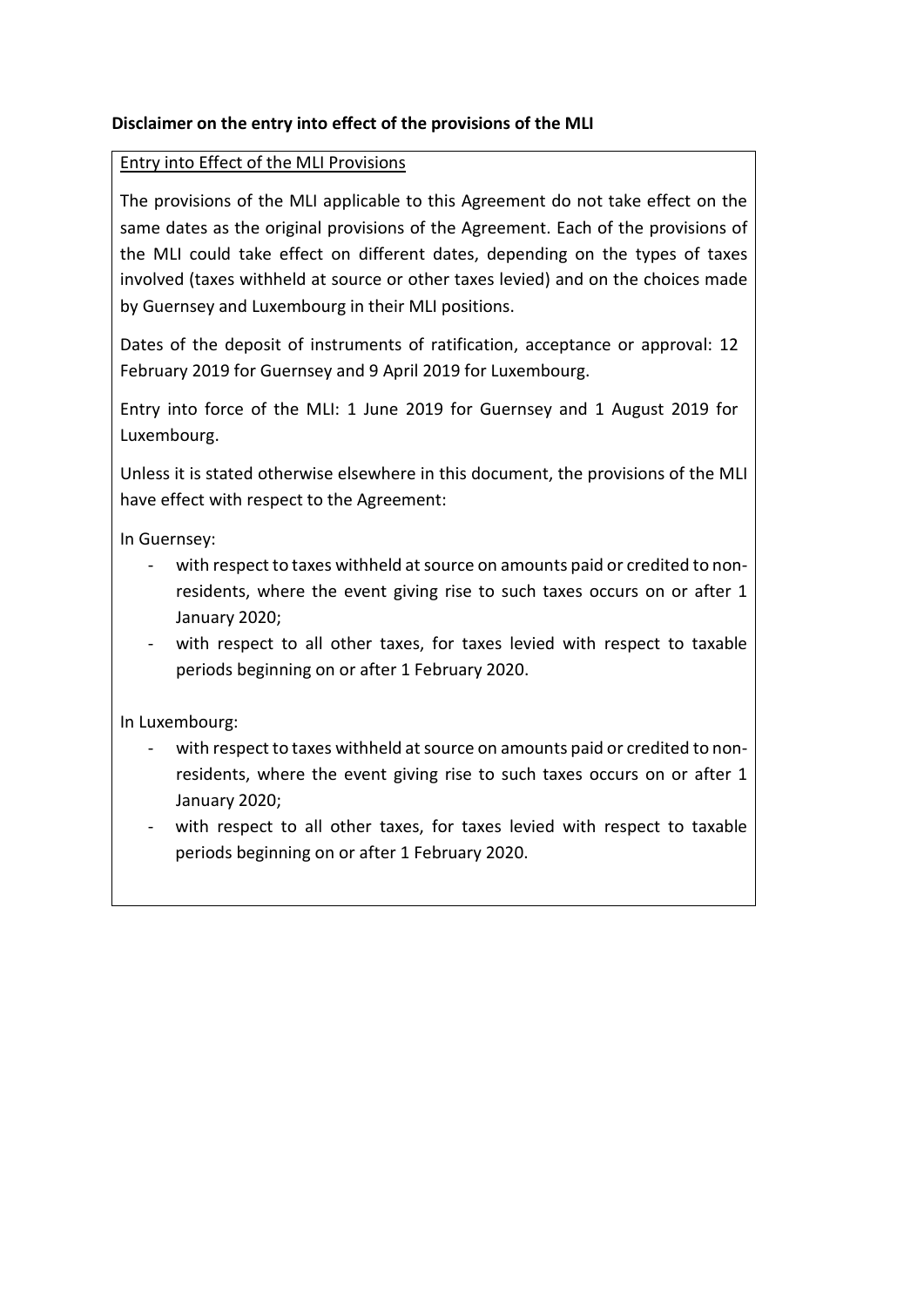## **AGREEMENT**

# **BETWEEN GUERNSEY AND THE GRAND DUCHY OF LUXEMBOURG FOR THE AVOIDANCE OF DOUBLE TAXATION AND THE PREVENTION OF FISCAL EVASION WITH RESPECT TO TAXES ON INCOME AND ON CAPITAL**

The States of Guernsey and the Government of the Grand Duchy of Luxembourg

**[Replaced by paragraph 1 of Article 6 of the MLI]** [Desiring to conclude an Agreement for the avoidance of double taxation and the prevention of fiscal evasion with respect to taxes on income and on capital,]

*The following paragraph 1 of Article 6 of the MLI replaces the text referring to an intent to eliminate double taxation in the preamble of this Agreement:*

*ARTICLE 6 OF THE MLI – PURPOSE OF A COVERED TAX AGREEMENT*

Intending to eliminate double taxation with respect to the taxes covered by [*this Agreement*] without creating opportunities for non-taxation or reduced taxation through tax evasion or avoidance (including through treaty-shopping arrangements aimed at obtaining reliefs provided in [*the Agreement*] for the indirect benefit of residents of third jurisdictions),

have agreed as follows:

# **Article 1**

# **PERSONS COVERED**

This Agreement shall apply to persons who are residents of one or both of the Contracting Parties.

# **Article 2**

# **TAXES COVERED**

1. This Agreement shall apply to taxes on income and on capital imposed on behalf of a Contracting Party or of its local authorities, irrespective of the manner in which they are levied.

2. There shall be regarded as taxes on income and on capital all taxes imposed on total income, on total capital, or on elements of income or of capital, including taxes on gains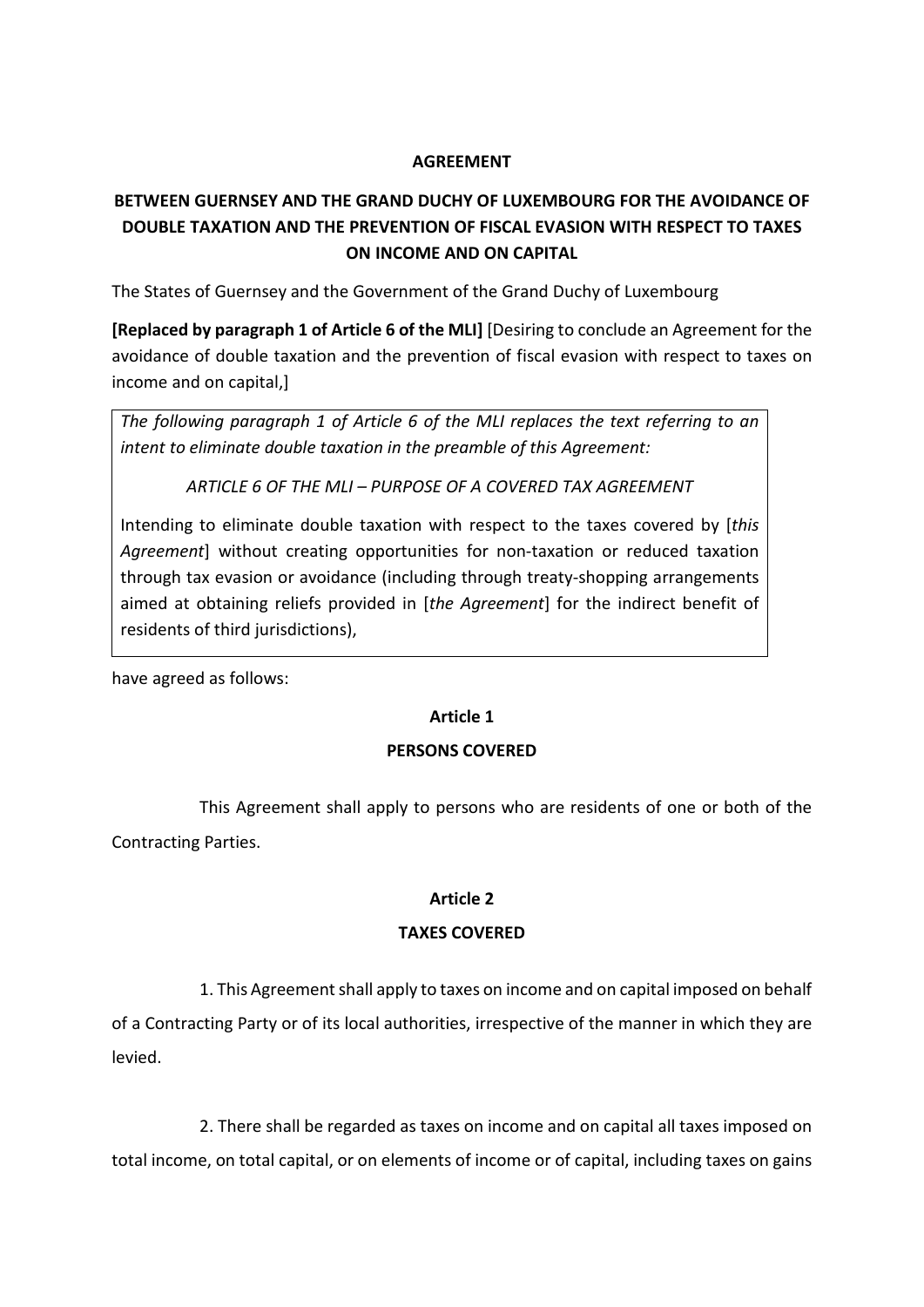from the alienation of movable or immovable property, taxes on the total amounts of wages or salaries paid by enterprises, as well as taxes on capital appreciation.

3. The existing taxes to which the Agreement shall apply are in particular:

a) in Guernsey: the income tax;

(hereinafter referred to as "Guernsey tax");

- b) in Luxembourg:
	- (i) the income tax on individuals (l'impôt sur le revenu des personnes physiques);
	- (ii) the corporation tax (l'impôt sur le revenu des collectivités);
	- (iii) the capital tax (l'impôt sur la fortune); and
	- (iv) the communal trade tax (l'impôt commercial communal);

(hereinafter referred to as "Luxembourg tax").

4. The Agreement shall apply also to any identical or substantially similar taxes that are imposed after the date of signature of the Agreement in addition to, or in place of, the existing taxes. The competent authorities of the Contracting Parties shall notify each other of any significant changes that have been made in their taxation laws.

### **Article 3**

## **GENERAL DEFINITIONS**

1. For the purposes of this Convention, unless the context otherwise requires:

- a) the term "Guernsey" means the States of Guernsey and, when used in a geographical sense, means Guernsey, Alderney and Herm, including the territorial sea adjacent to those islands, in accordance with international law; save that any reference to the law of Guernsey is to the law of the island of Guernsey as it applies there and in the islands of Alderney and Herm;
- b) the term "Luxembourg" means the Grand Duchy of Luxembourg and, when used in a geographical sense, means the territory of the Grand Duchy of Luxembourg;
- c) the term "business" includes the performance of professional services and of other activities of an independent character;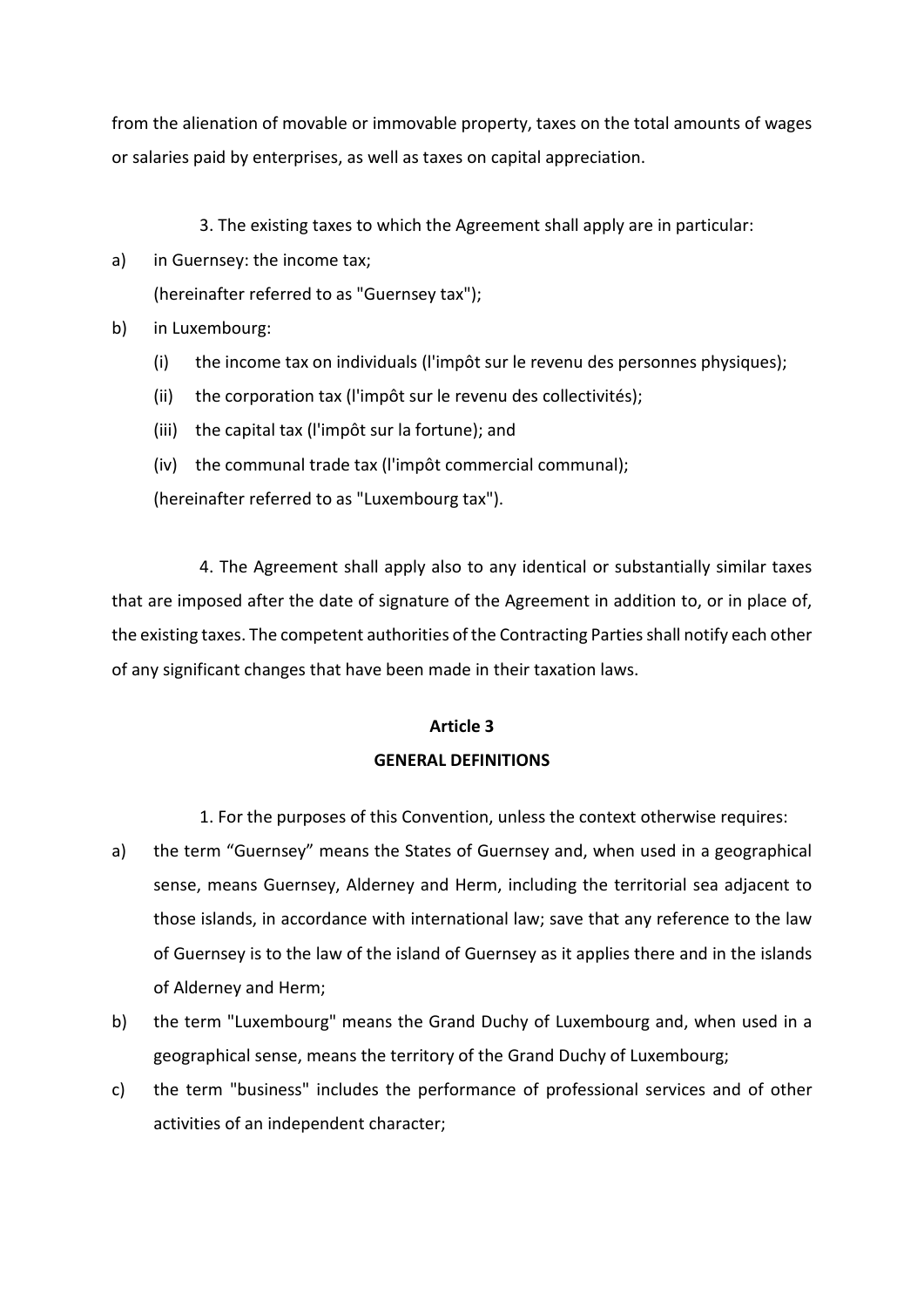- d) the term "company" means any body corporate or any entity that is treated as a body corporate for tax purposes;
- e) the term "competent authority" means:
	- (i) in Guernsey, the Director of Income Tax or his delegate;
	- (ii) in Luxembourg, the Minister of Finance or his authorised representative;
- f) the terms "a Contracting Party" and "the other Contracting Party" mean Guernsey or Luxembourg as the context requires;
- g) the term "enterprise" applies to the carrying on of any business;
- h) the terms "enterprise of a Contracting Party" and "enterprise of the other Contracting Party" mean respectively an enterprise carried on by a resident of a Contracting Party and an enterprise carried on by a resident of the other Contracting Party;
- i) the term "international traffic" means any transport by a ship, aircraft or road vehicle operated by an enterprise that has its place of effective management in a Contracting Party, except when the ship, aircraft or road vehicle is operated solely between places in the other Contracting Party;
- j) the term "national" means:
	- (i) in relation to Guernsey, any individual who has a place of abode in Guernsey and possesses British citizenship and any legal person, partnership or association deriving its status as such under the laws of Guernsey;
	- (ii) in relation to Luxembourg:
- a) any individual possessing the nationality of Luxembourg; and
- b) any legal person, partnership or association deriving its status as such from the laws in force in Luxembourg;
- k) the term "person" includes an individual, a company and any other body of persons.

2. As regards the application of the Agreement at any time by a Contracting Party, any term not defined therein shall, unless the context otherwise requires, have the meaning that it has at that time under the law of that Party for the purposes of the taxes to which the Agreement applies, any meaning under the applicable tax laws of that Party prevailing over a meaning given to the term under other laws of that Party.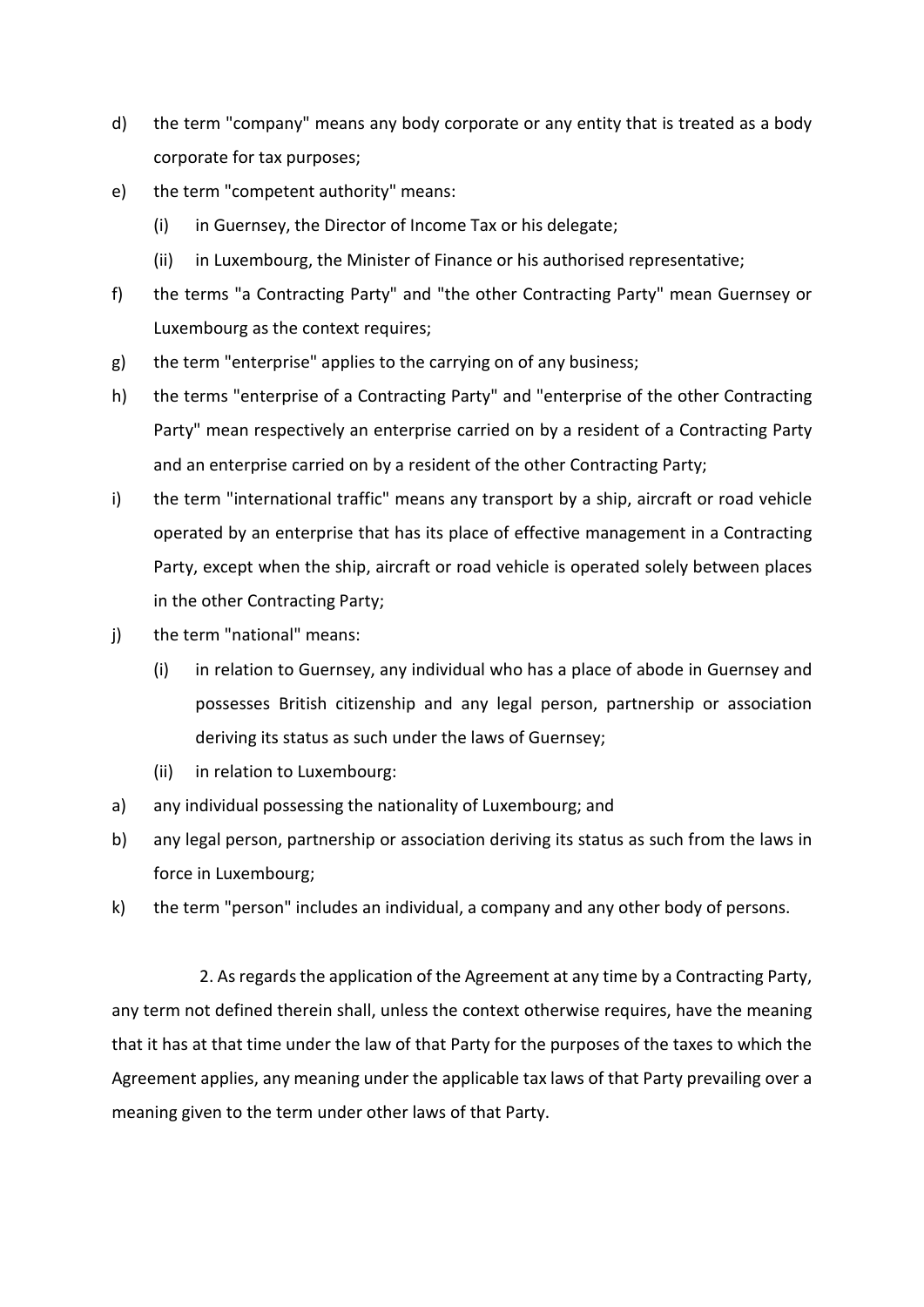#### **RESIDENT**

1. For the purposes of this Agreement, the term "resident of a Contracting Party" means any person who, under the laws of that Party, is liable to tax therein by reason of his domicile, residence, place of management or any other criterion of a similar nature, and also includes that Party and any local authority thereof. This term, however, does not include any person who is liable to tax in that Party in respect only of income from sources in that Party or capital situated therein.

2. Where by reason of the provisions of paragraph 1 an individual is a resident of both Contracting Parties, then his status shall be determined as follows:

- a) he shall be deemed to be a resident only of the Party in which he has a permanent home available to him; if he has a permanent home available to him in both Parties, he shall be deemed to be a resident only of the Party with which his personal and economic relations are closer (centre of vital interests);
- b) if the Party in which he has his centre of vital interests cannot be determined, or if he has not a permanent home available to him in either Party, he shall be deemed to be a resident only of the Party in which he has an habitual abode;
- c) if he has an habitual abode in both Parties or in neither of them, he shall be deemed to be a resident only of the Party of which he is a national;
- d) if he is a national of both Parties or of neither of them, the competent authorities of the Contracting Parties shall settle the question by mutual agreement.

3. Where by reason of the provisions of paragraph 1 a person other than an individual is a resident of both Contracting Parties, then it shall be deemed to be a resident only of the Party in which its place of effective management is situated.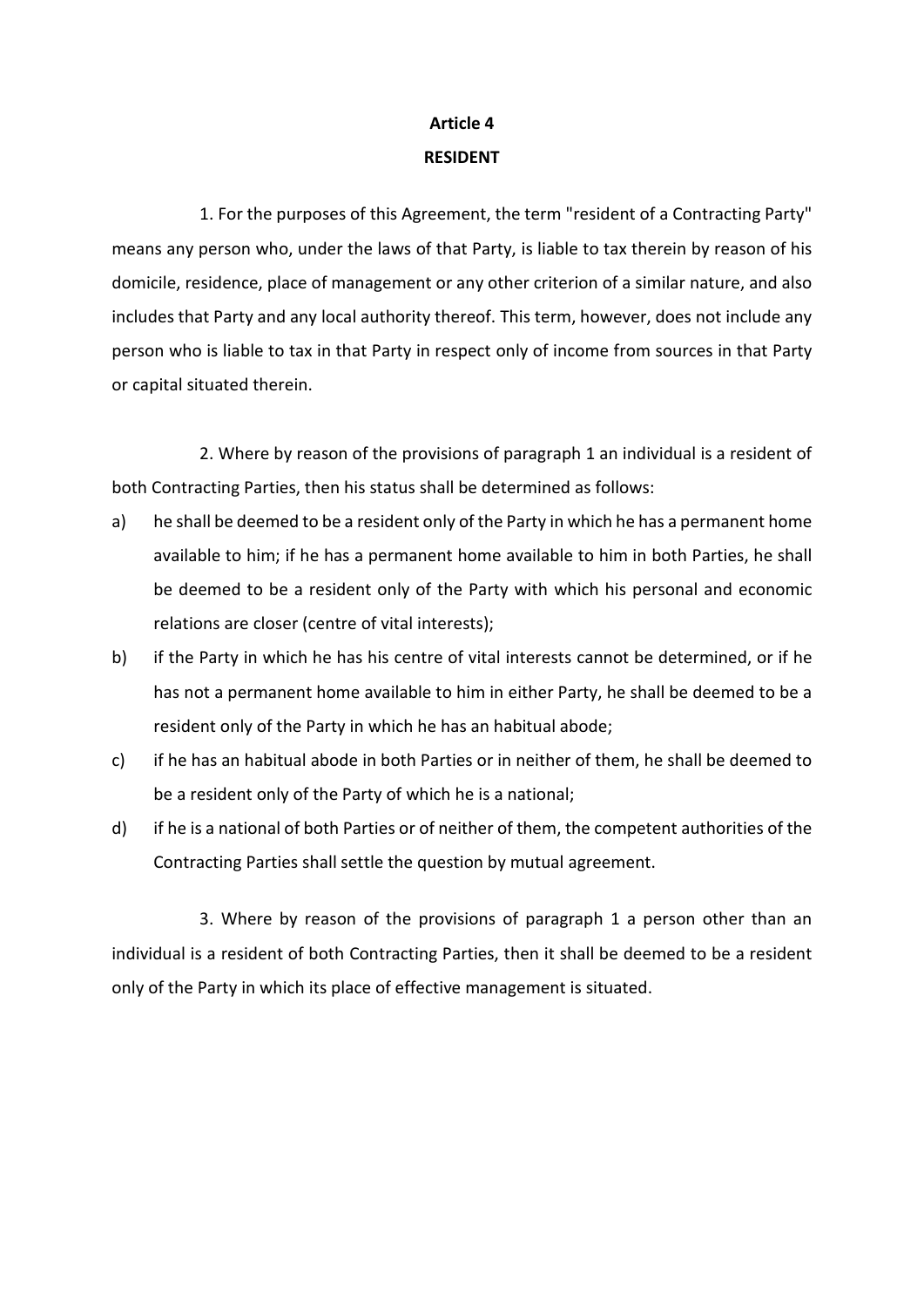## **PERMANENT ESTABLISHMENT**

1. For the purposes of this Agreement, the term "permanent establishment" means a fixed place of business through which the business of an enterprise is wholly or partly carried on.

2. The term "permanent establishment" includes especially:

- a) a place of management;
- b) a branch;
- c) an office;
- d) a factory;
- e) a workshop, and
- f) a mine, an oil or gas well, a quarry or any other place of extraction of natural resources.

 3. A building site or construction or installation or a dredging project constitutes a permanent establishment only if it lasts more than 12 months.

 4. Notwithstanding the preceding provisions of this Article, the term "permanent establishment" shall be deemed not to include:

- a) the use of facilities solely for the purpose of storage, display or delivery of goods or merchandise belonging to the enterprise;
- b) the maintenance of a stock of goods or merchandise belonging to the enterprise solely for the purpose of storage, display or delivery;
- c) the maintenance of a stock of goods or merchandise belonging to the enterprise solely for the purpose of processing by another enterprise;
- d) the maintenance of a fixed place of business solely for the purpose of purchasing goods or merchandise or of collecting information, for the enterprise;
- e) the maintenance of a fixed place of business solely for the purpose of carrying on, for the enterprise, any other activity of a preparatory or auxiliary character;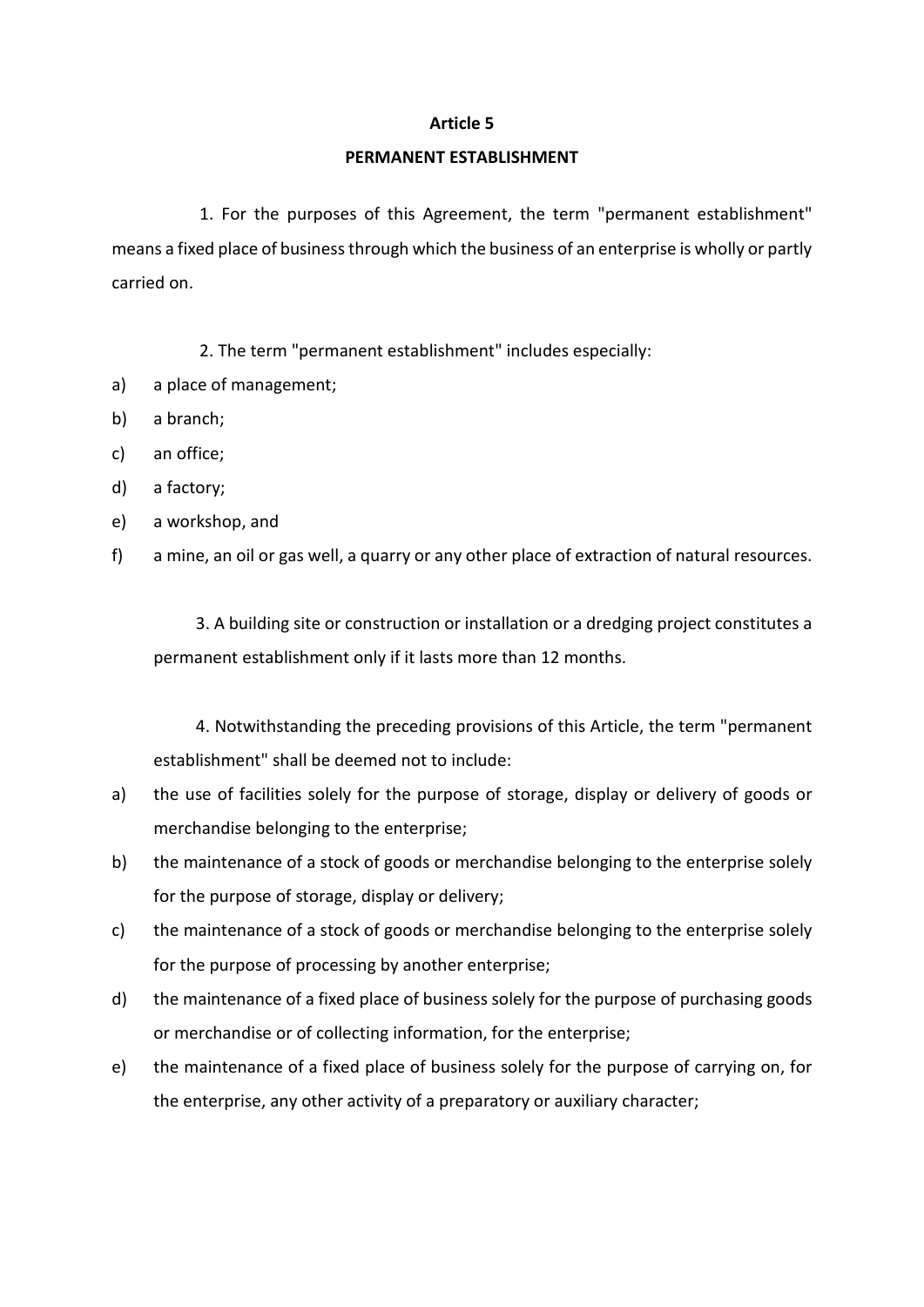f) the maintenance of a fixed place of business solely for any combination of activities mentioned in sub-paragraphs a) to e), provided that the overall activity of the fixed place of business resulting from this combination is of a preparatory or auxiliary character.

5. Notwithstanding the provisions of paragraphs 1 and 2, where a person - other than an agent of an independent status to whom paragraph 6 applies - is acting on behalf of an enterprise and has, and habitually exercises, in a Contracting Party an authority to conclude contracts in the name of the enterprise, that enterprise shall be deemed to have a permanent establishment in that Party in respect of any activities which that person undertakes for the enterprise, unless the activities of such person are limited to those mentioned in paragraph 4 which, if exercised through a fixed place of business, would not make this fixed place of business a permanent establishment under the provisions of that paragraph.

6. An enterprise shall not be deemed to have a permanent establishment in a Contracting Party merely because it carries on business in that Party through a broker, general commission agent or any other agent of an independent status, provided that such persons are acting in the ordinary course of their business.

7. The fact that a company which is a resident of a Contracting Party controls or is controlled by a company which is a resident of the other Contracting Party, or which carries on business in that other Party (whether through a permanent establishment or otherwise), shall not of itself constitute either company a permanent establishment of the other.

#### **Article 6**

### **INCOME FROM IMMOVABLE PROPERTY**

1. Income derived by a resident of a Contracting Party from immovable property (including income from agriculture or forestry) situated in the other Contracting Party may be taxed in that other Party.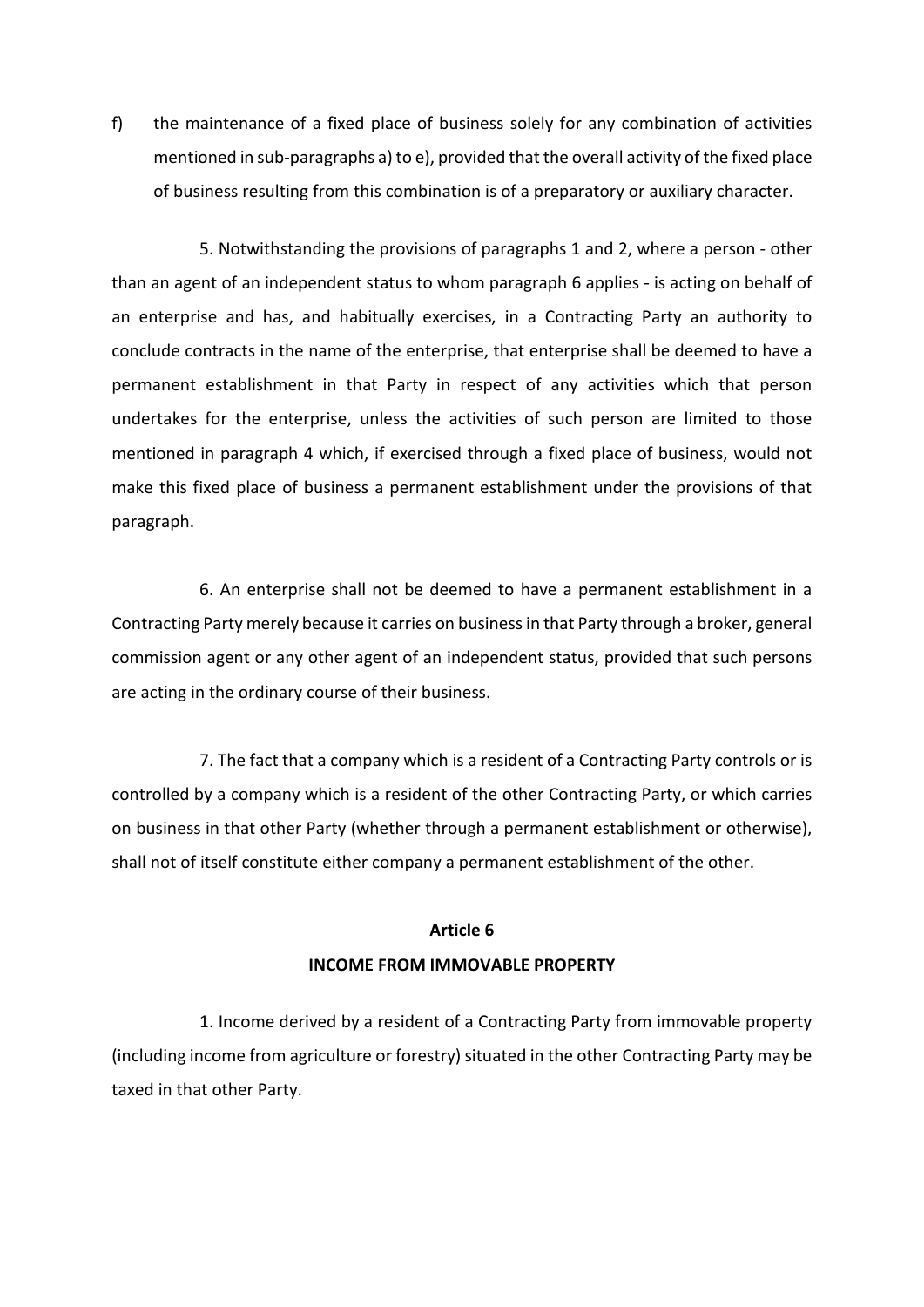2. The term "immovable property" shall have the meaning which it has under the law of the Contracting Party in which the property in question is situated. The term shall in any case include property accessory to immovable property, livestock and equipment used in agriculture and forestry, rights to which the provisions of general law respecting landed property apply, usufruct of immovable property and rights to variable or fixed payments as consideration for the working of, or the right to work, mineral deposits, sources and other natural resources; ships, boats and aircraft shall not be regarded as immovable property.

3. The provisions of paragraph 1 shall apply to income derived from the direct use, letting, or use in any other form of immovable property.

4. The provisions of paragraphs 1 and 3 shall also apply to the income from immovable property of an enterprise.

# **Article 7 BUSINESS PROFITS**

1. Profits of an enterprise of a Contracting Party shall be taxable only in that Party unless the enterprise carries on business in the other Contracting Party through a permanent establishment situated therein. If the enterprise carries on business as aforesaid, the profits that are attributable to the permanent establishment in accordance with the provisions of paragraph 2 may be taxed in that other Party.

2. For the purposes of this Article and Article 22, the profits that are attributable in each Contracting Party to the permanent establishment referred to in paragraph 1 are the profits it might be expected to make, in particular in its dealings with other parts of the enterprise, if it were a separate and independent enterprise engaged in the same or similar activities under the same or similar conditions, taking into account the functions performed, assets used and risks assumed by the enterprise through the permanent establishment and through the other parts of the enterprise.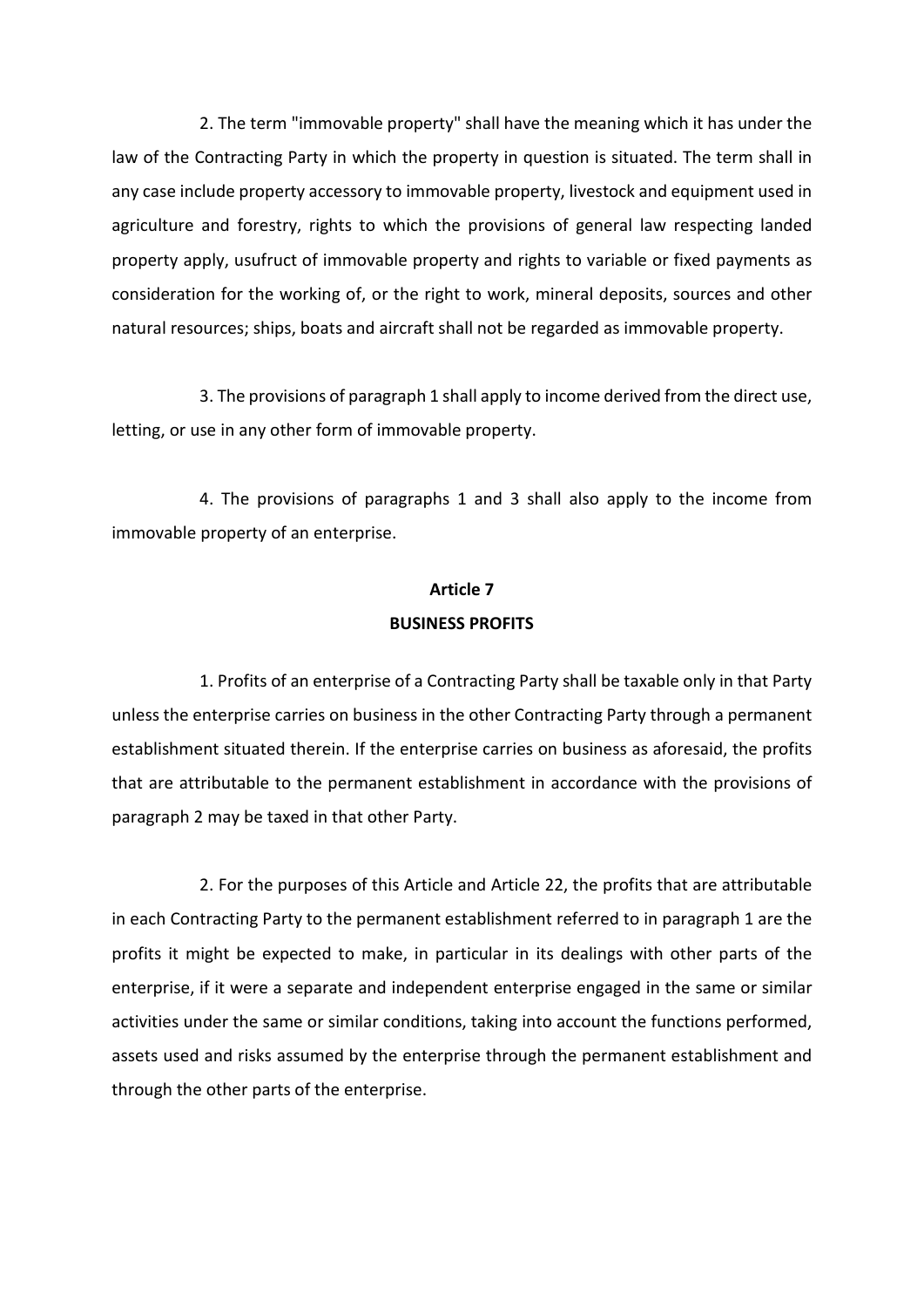3. Where, in accordance with paragraph 2, a Contracting Party adjusts the profits that are attributable to a permanent establishment of an enterprise of one of the Contracting Parties and taxes accordingly profits of the enterprise that have been charged to tax in the other Party, the other Party shall, to the extent necessary to eliminate double taxation on these profits, make an appropriate adjustment to the amount of the tax charged on those profits. In determining such adjustment, the competent authorities of the Contracting Parties shall if necessary consult each other.

4. Where profits include items of income which are dealt with separately in other Articles of this Agreement, then the provisions of those Articles shall not be affected by the provisions of this Article.

#### **Article 8**

## **SHIPPING, INLAND WATERWAYS TRANSPORT AND AIR TRANSPORT**

1. Profits from the operation of ships or aircraft in international traffic shall be taxable only in the Contracting Party in which the place of effective management of the enterprise is situated.

2. Profits from the operation of boats engaged in inland waterways transport shall be taxable only in the Contracting Party in which the place of effective management of the enterprise is situated.

3. For the purposes of this Article, profits derived from the operation in international traffic of ships and aircraft include profits:

- a) derived from the rental of ships and aircraft if such ships or aircraft are operated in international traffic; and
- b) derived from the use, maintenance or rental of containers (including trailers and related equipment for the transport of containers) used for the transport of goods and merchandise,

where such rental profits or profits from such use, maintenance or rental, as the case may be, are incidental to the profits described in paragraph 1.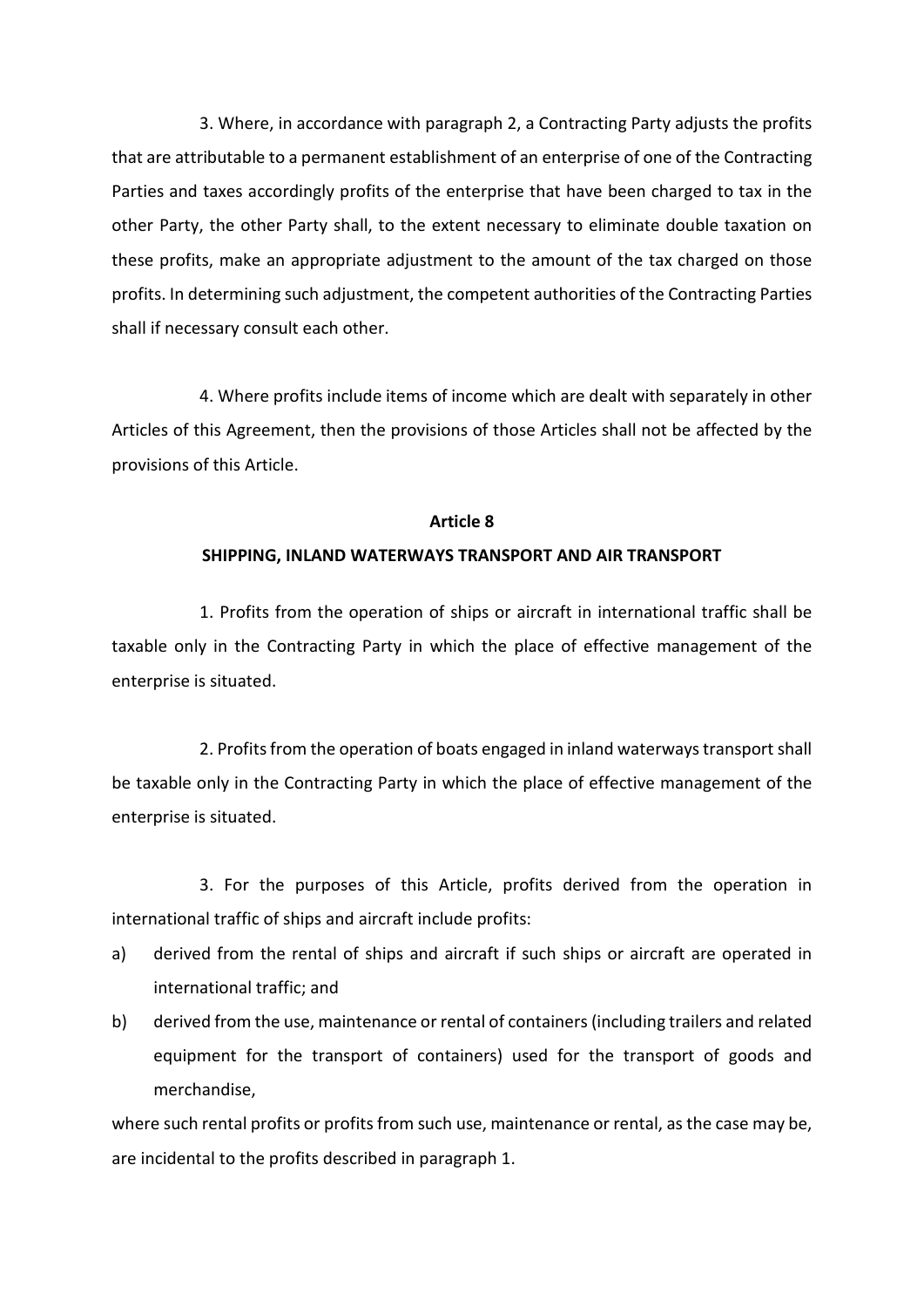4. If the place of effective management of a shipping enterprise or of an inland waterways transport enterprise is aboard a ship or boat, then it shall be deemed to be situated in the Contracting Party in which the home harbour of the ship or boat is situated, or, if there is no such home harbour, in the Contracting Party of which the operator of the ship or boat is a resident.

5. The provisions of paragraph 1 shall also apply to profits from the participation in a pool, a joint business or an international operating agency.

# **Article 9 ASSOCIATED ENTERPRISES**

1. Where:

- a) an enterprise of a Contracting Party participates directly or indirectly in the management, control or capital of an enterprise of the other Contracting Party, or
- b) the same persons participate directly or indirectly in the management, control or capital of an enterprise of a Contracting Party and an enterprise of the other Contracting Party, and in either case conditions are made or imposed between the two enterprises in their commercial or financial relations which differ from those which would be made between independent enterprises, then any profits which would, but for those conditions, have accrued to one of the enterprises, but, by reason of those conditions, have not so accrued, may be included in the profits of that enterprise and taxed accordingly.

2. Where a Contracting Party includes in the profits of an enterprise of that Party - and taxes accordingly - profits on which an enterprise of the other Contracting Party has been charged to tax in that other Party and the profits so included are profits which would have accrued to the enterprise of the first-mentioned Party if the conditions made between the two enterprises had been those which would have been made between independent enterprises, then that other Party shall make an appropriate adjustment to the amount of the tax charged therein on those profits. In determining such adjustment, due regard shall be had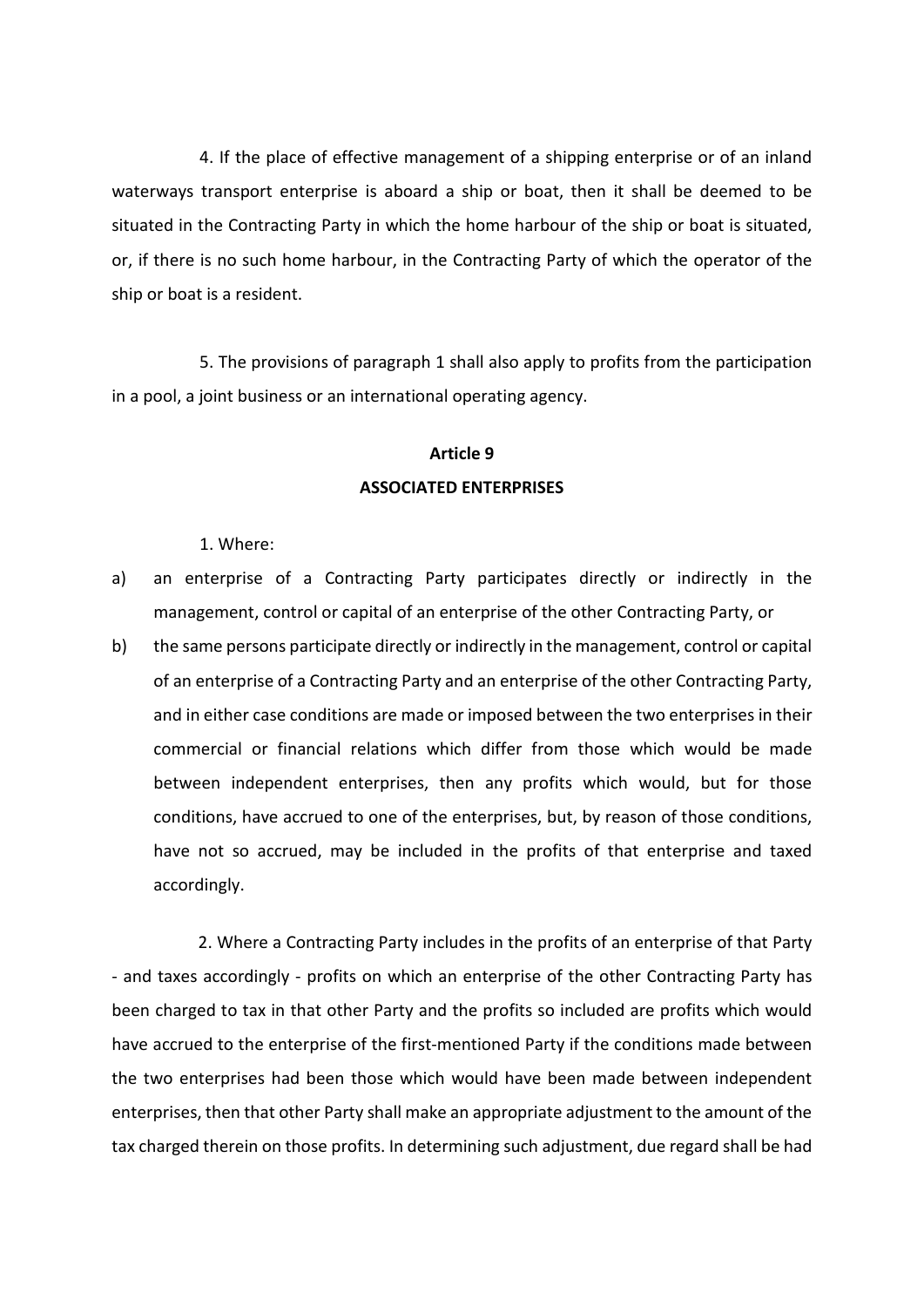to the other provisions of this Agreement and the competent authorities of the Contracting Parties shall if necessary consult each other.

# **Article 10 DIVIDENDS**

1. Dividends paid by a company which is a resident of a Contracting Party to a resident of the other Contracting Party may be taxed in that other Party.

2. However, such dividends may also be taxed in the Contracting Party of which the company paying the dividends is a resident and according to the laws of that Party, but if the beneficial owner of the dividends is a resident of the other Contracting Party, the tax so charged shall not exceed:

- a) 5 per cent of the gross amount of the dividends if the beneficial owner is a company (other than a partnership) which holds directly at least 10 per cent of the capital of the company paying the dividends;
- b) 15 per cent of the gross amount of the dividends in all other cases.

This paragraph shall not affect the taxation of the company in respect of the profits out of which the dividends are paid.

3. The term "dividends" as used in this Article means income from shares, "jouissance" shares or "jouissance" rights, mining shares, founders' shares or other rights, not being debt-claims, participating in profits, as well as income from other corporate rights which is subjected to the same taxation treatment as income from shares by the laws of the Party of which the company making the distribution is a resident, and in the case of Luxembourg, the investor's share of the profit in a commercial, industrial, mining or craft undertaking, paid proportionally to the profits and by virtue of his capital outlay, as well as interest and payments on bonds, where, over and above the fixed rate of interest, a right of assignment is granted for supplementary interest varying according to the unretained earnings.

4. The provisions of paragraphs 1 and 2 shall not apply if the beneficial owner of the dividends, being a resident of a Contracting Party, carries on business in the other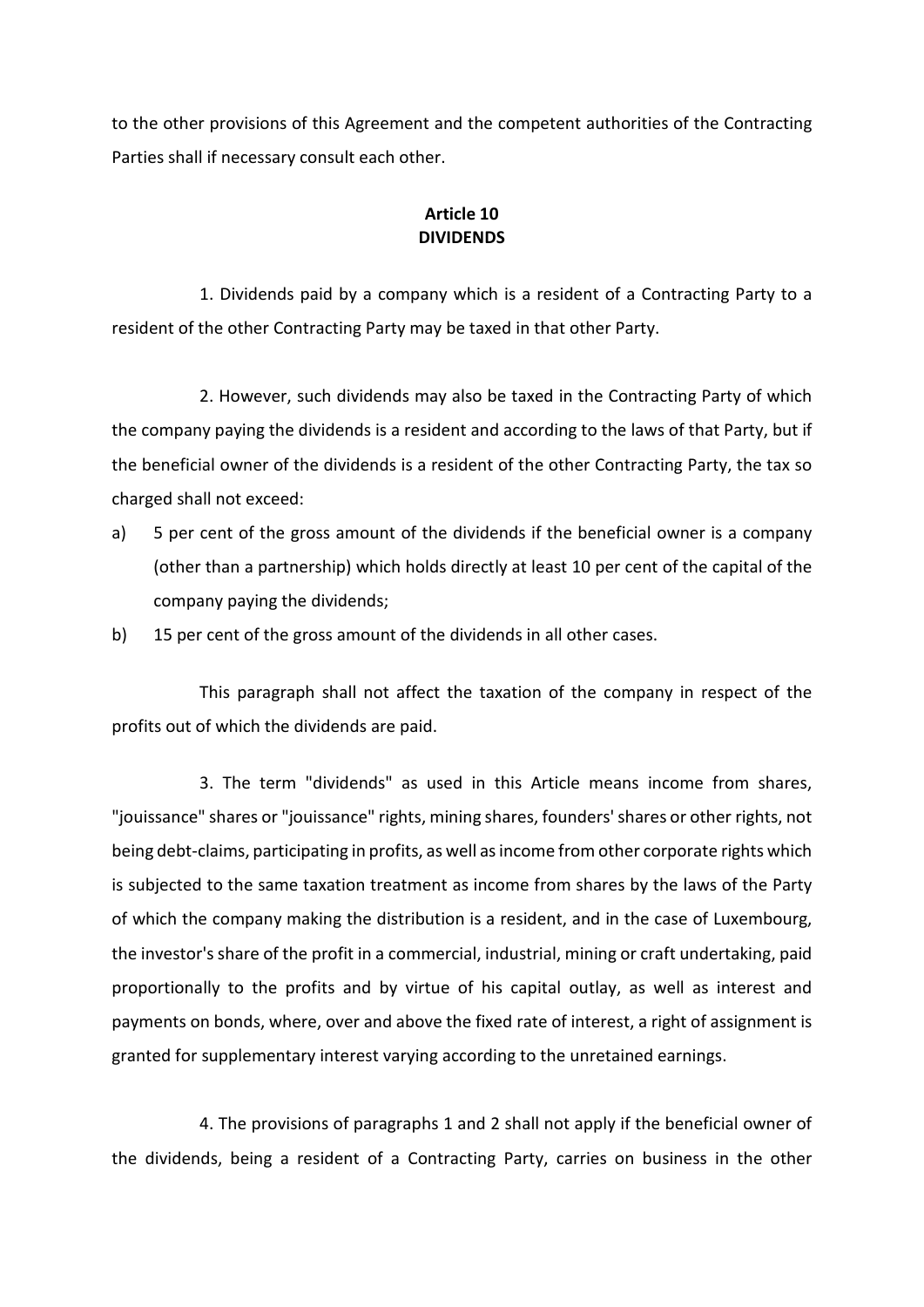Contracting Party of which the company paying the dividends is a resident, through a permanent establishment situated therein, and the holding in respect of which the dividends are paid is effectively connected with such permanent establishment. In such case the provisions of Article 7 shall apply.

5. Where a company which is a resident of a Contracting Party derives profits or income from the other Contracting Party, that other Party may not impose any tax on the dividends paid by the company, except insofar as such dividends are paid to a resident of that other Party or insofar as the holding in respect of which the dividends are paid is effectively connected with a permanent establishment situated in that other Party, nor subject the company's undistributed profits to a tax on the company's undistributed profits, even if the dividends paid or the undistributed profits consist wholly or partly of profits or income arising in such other Party.

# **Article 11 INTEREST**

1. Interest arising in a Contracting Party and beneficially owned by a resident of the other Contracting Party shall be taxable only in that other Party.

2. The term "interest" as used in this Article means income from debt-claims of every kind, whether or not secured by mortgage and whether or not carrying a right to participate in the debtor's profits, and in particular, income from government securities and income from bonds or debentures, including premiums and prizes attaching to such securities, bonds or debentures. However, the term "interest" shall not include income referred to in Article 10. Penalty charges for late payment shall not be regarded as interest for the purpose of this Article.

3. The provisions of paragraph 1 shall not apply if the beneficial owner of the interest, being a resident of a Contracting Party, carries on business in the other Contracting Party in which the interest arises, through a permanent establishment situated therein, and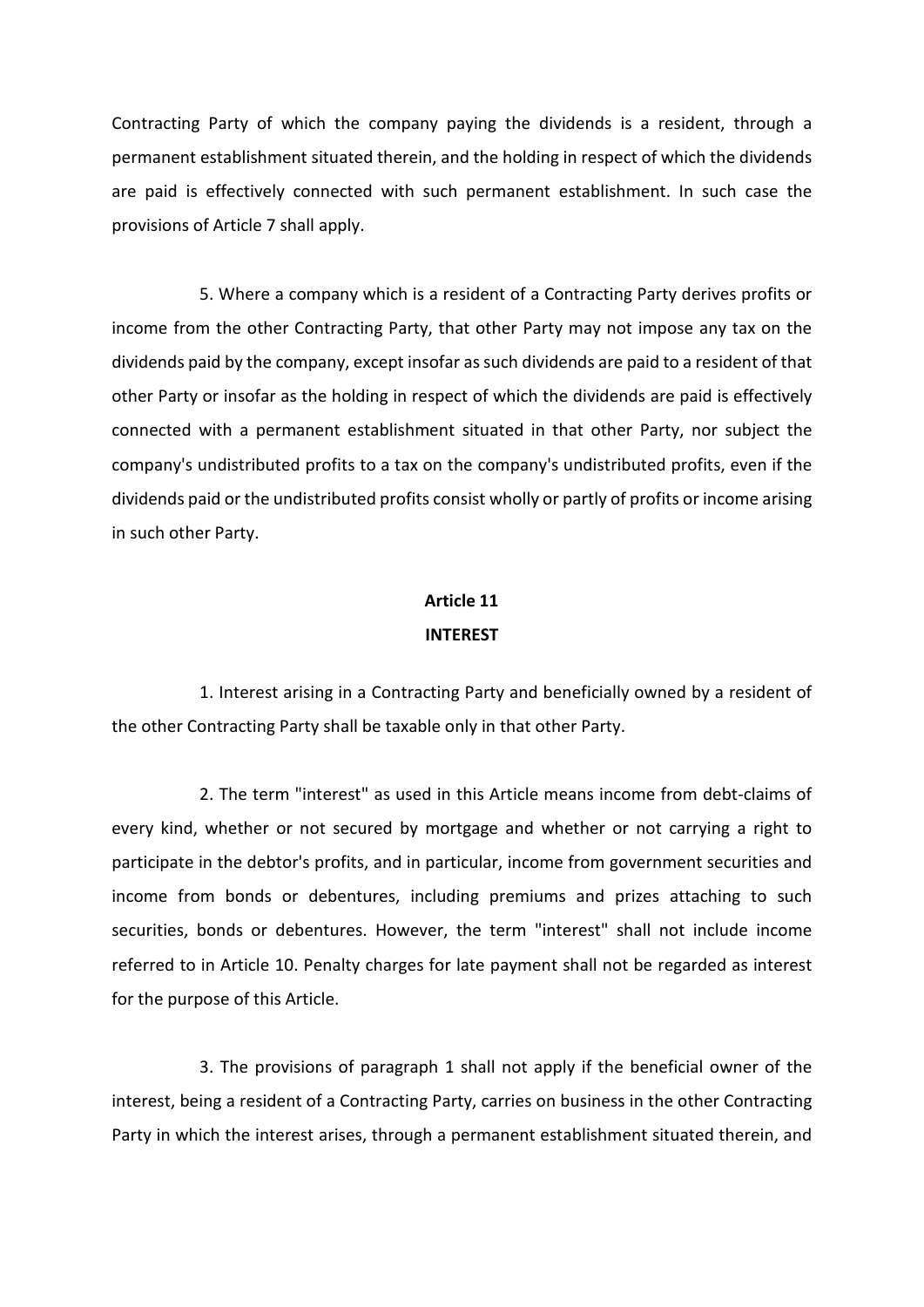the debt-claim in respect of which the interest is paid is effectively connected with such permanent establishment. In such case the provisions of Article 7 shall apply.

4. Where, by reason of a special relationship between the payer and the beneficial owner or between both of them and some other person, the amount of the interest, having regard to the debt-claim for which it is paid, exceeds the amount which would have been agreed upon by the payer and the beneficial owner in the absence of such relationship, the provisions of this Article shall apply only to the last-mentioned amount. In such case, the excess part of the payments shall remain taxable according to the laws of each Contracting Party, due regard being had to the other provisions of this Agreement.

# **Article 12 ROYALTIES**

1. Royalties arising in a Contracting Party and beneficially owned by a resident of the other Contracting Party shall be taxable only in that other Party.

2. The term "royalties" as used in this Article means payments of any kind received as a consideration for the use of, or the right to use, any copyright of literary, artistic or scientific work including cinematograph films, any patent, trade mark, design or model, plan, secret formula or process, or for information concerning industrial, commercial or scientific experience.

3. The provisions of paragraph 1 shall not apply if the beneficial owner of the royalties, being a resident of a Contracting Party, carries on business in the other Contracting Party in which the royalties arise, through a permanent establishment situated therein, and the right or property in respect of which the royalties are paid is effectively connected with such permanent establishment. In such case the provisions of Article 7 shall apply.

4. Where, by reason of a special relationship between the payer and the beneficial owner or between both of them and some other person, the amount of the royalties, having regard to the use, right or information for which they are paid, exceeds the amount which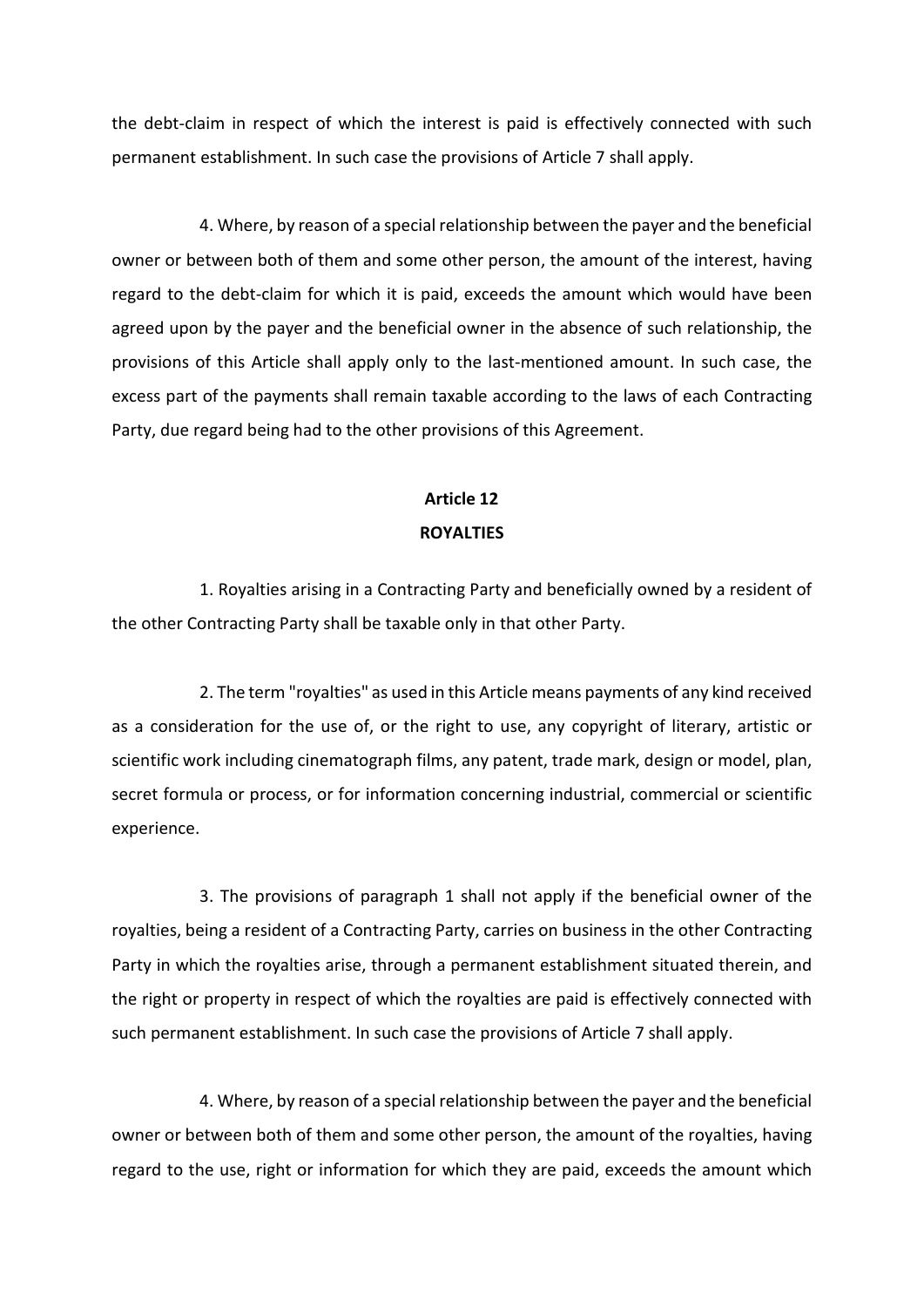would have been agreed upon by the payer and the beneficial owner in the absence of such relationship, the provisions of this Article shall apply only to the last-mentioned amount. In such case, the excess part of the payments shall remain taxable according to the laws of each Contracting Party, due regard being had to the other provisions of this Agreement.

# **Article 13 CAPITAL GAINS**

1. Gains derived by a resident of a Contracting Party from the alienation of immovable property referred to in Article 6 and situated in the other Contracting Party may be taxed in that other Party.

2. Gains from the alienation of movable property forming part of the business property of a permanent establishment which an enterprise of a Contracting Party has in the other Contracting Party, including such gains from the alienation of such a permanent establishment (alone or with the whole enterprise), may be taxed in that other Party.

3. Gains from the alienation of ships or aircraft operated in international traffic, boats engaged in inland waterways transport or movable property pertaining to the operation of such ships, aircraft or boats, shall be taxable only in the Contracting Party in which the place of effective management of the enterprise is situated.

4. Gains from the alienation of any property, other than that referred to in paragraphs 1, 2 and 3, shall be taxable only in the Contracting Party of which the alienator is a resident.

# **Article 14 INCOME FROM EMPLOYMENT**

1. Subject to the provisions of Articles 15, 17 and 18, salaries, wages and other similar remuneration derived by a resident of a Contracting Party in respect of an employment shall be taxable only in that Party unless the employment is exercised in the other Contracting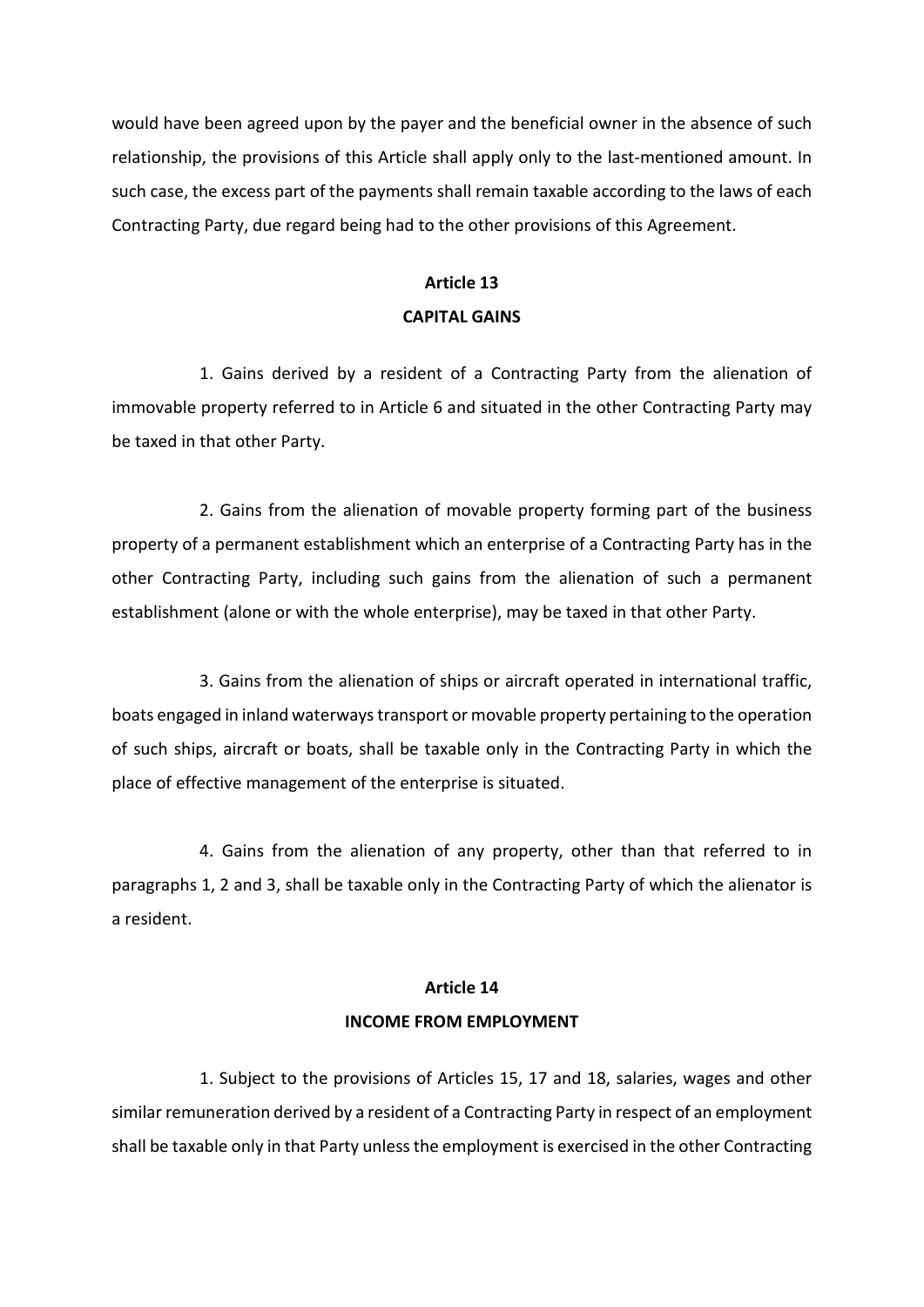Party. If the employment is so exercised, such remuneration as is derived therefrom may be taxed in that other Party.

2. Notwithstanding the provisions of paragraph 1, remuneration derived by a resident of a Contracting Party in respect of an employment exercised in the other Contracting Party shall be taxable only in the first-mentioned Party if:

- a) the recipient is present in the other Party for a period or periods not exceeding in the aggregate 183 days in any twelve month period commencing or ending in the calendar year concerned, and
- b) the remuneration is paid by, or on behalf of, an employer who is not a resident of the other Party, and
- c) the remuneration is not borne by a permanent establishment which the employer has in the other Party.

3. Notwithstanding the preceding provisions of this Article, remuneration derived in respect of an employment exercised aboard a ship, aircraft or road vehicle operated in international traffic, or aboard a boat engaged in inland waterways transport, may be taxed in the Contracting Party in which the place of effective management of the enterprise is situated.

# **Article 15**

#### **DIRECTORS' FEES**

Directors' fees and other similar payments derived by a resident of a Contracting Party in his capacity as a member of the board of directors of a company which is a resident of the other Contracting Party may be taxed in that other Party.

## **Article 16**

## **ARTISTES AND SPORTSPERSONS**

1. Notwithstanding the provisions of Articles 7 and 14, income derived by a resident of a Contracting Party as an entertainer, such as a theatre, motion picture, radio or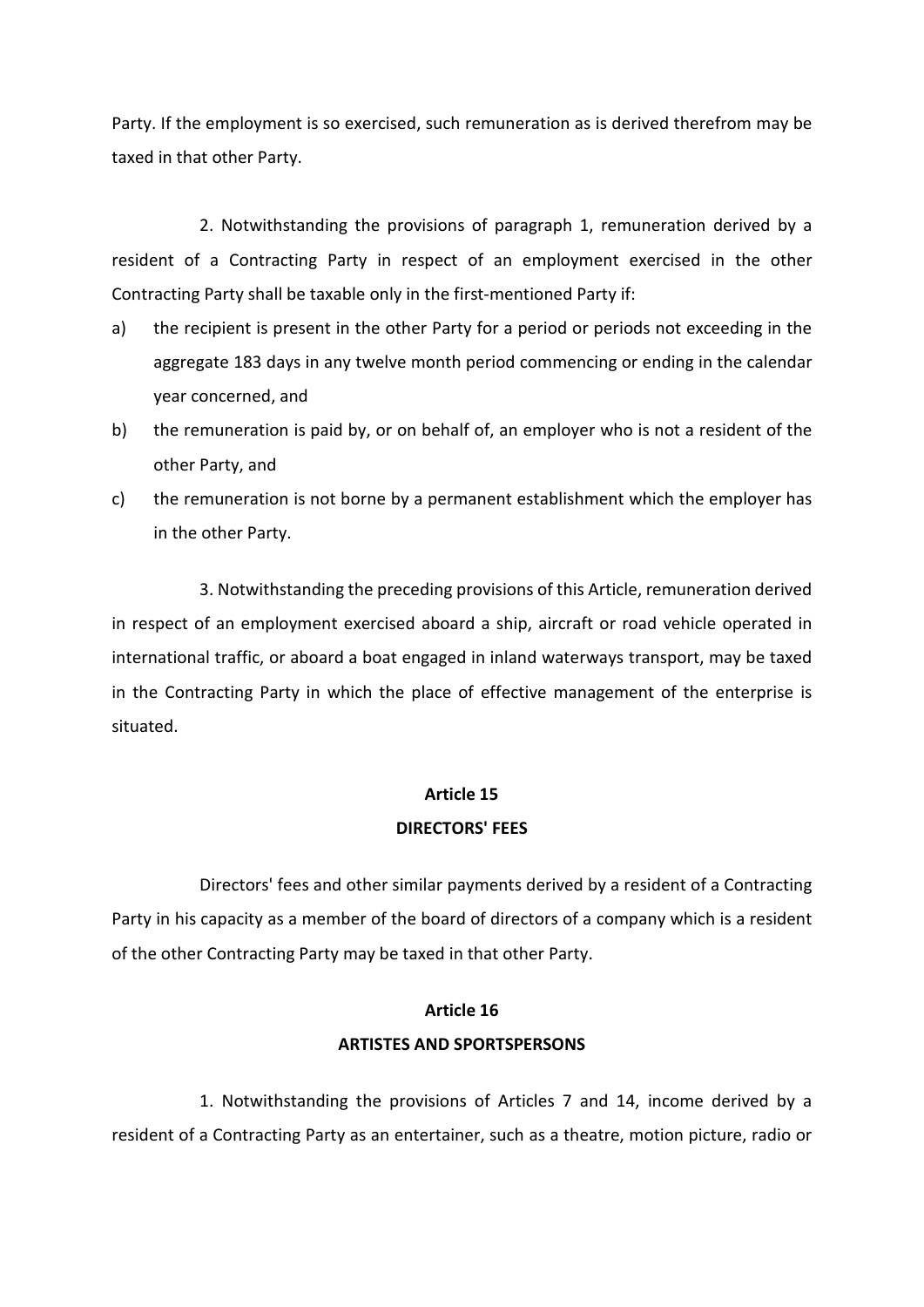television artiste, or a musician, or as a sportsperson, from his personal activities as such exercised in the other Contracting Party, may be taxed in that other Party.

2. Where income in respect of personal activities exercised by an entertainer or a sportsperson in his capacity as such accrues not to the entertainer or sportsperson himself but to another person, that income may, notwithstanding the provisions of Articles 7 and 14, be taxed in the Contracting Party in which the activities of the entertainer or sportsperson are exercised.

# **Article 17 PENSIONS**

1. Subject to the provisions of paragraph 2 of Article 18, pensions and other similar remuneration (including lump-sum payments) paid to a resident of a Contracting Party in consideration of past employment shall be taxable only in that Party.

2. Notwithstanding the provisions of paragraph 1, pensions and other payments made under the social security legislation of a Contracting Party shall be taxable only in that Party.

3. Notwithstanding the provisions of paragraph 1, pensions and other similar remuneration (including lump-sum payments) arising in a Contracting Party and paid to a resident of the other Contracting Party shall be taxable only in the first-mentioned Party, provided that such payments derive from contributions paid to or from provisions made under a pension scheme by the recipient or on his behalf and that these contributions, provisions or the pensions or other similar remuneration have been subjected to tax in the first-mentioned Party under the ordinary rules of its tax laws or have been deducted from the taxable base in the first-mentioned Party under the ordinary rules of its tax laws.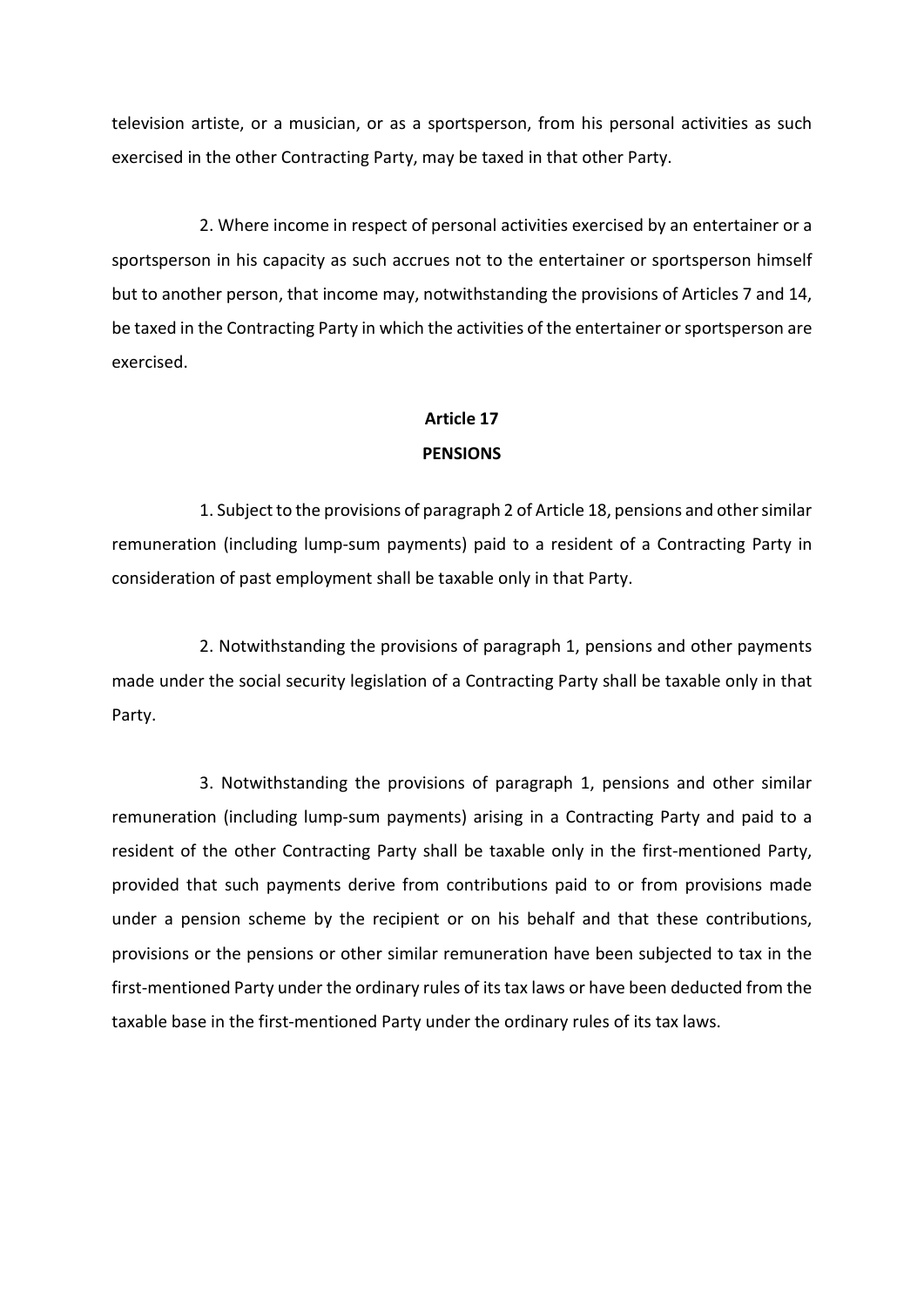### **GOVERNMENT SERVICE**

- 1. a) Salaries, wages and other similar remuneration paid by a Contracting Party or a local authority thereof to an individual in respect of services rendered to that Party or authority shall be taxable only in that Party.
	- b) However, such salaries, wages and other similar remuneration shall be taxable only in the other Contracting Party if the services are rendered in that Party and the individual is a resident of that Party who:
		- (i) is a national of that Party; or
		- (ii) did not become a resident of that Party solely for the purpose of rendering the services.
- 2. a) Notwithstanding the provisions of paragraph 1, pensions and other similar remuneration (including lump sum payments) paid by, or out of funds created by, a Contracting Party or a local authority thereof to an individual in respect of services rendered to that Party or authority shall be taxable only in that Party.
	- b) However, such pensions and other similar remuneration (including lump sum payments) shall be taxable only in the other Contracting Party if the individual is a resident of, and a national of, that Party.

3. The provisions of Articles 14, 15, 16 and 17 shall apply to salaries, wages, pensions, and other similar remuneration in respect of services rendered in connection with a business carried on by a Contracting Party or a local authority thereof.

# **Article 19**

### **STUDENTS**

Payments which a student or business apprentice who is or was immediately before visiting a Contracting Party a resident of the other Contracting Party and who is present in the first-mentioned Party solely for the purpose of his education or training receives for the purpose of his maintenance, education or training shall not be taxed in that Party, provided that such payments arise from sources outside that Party.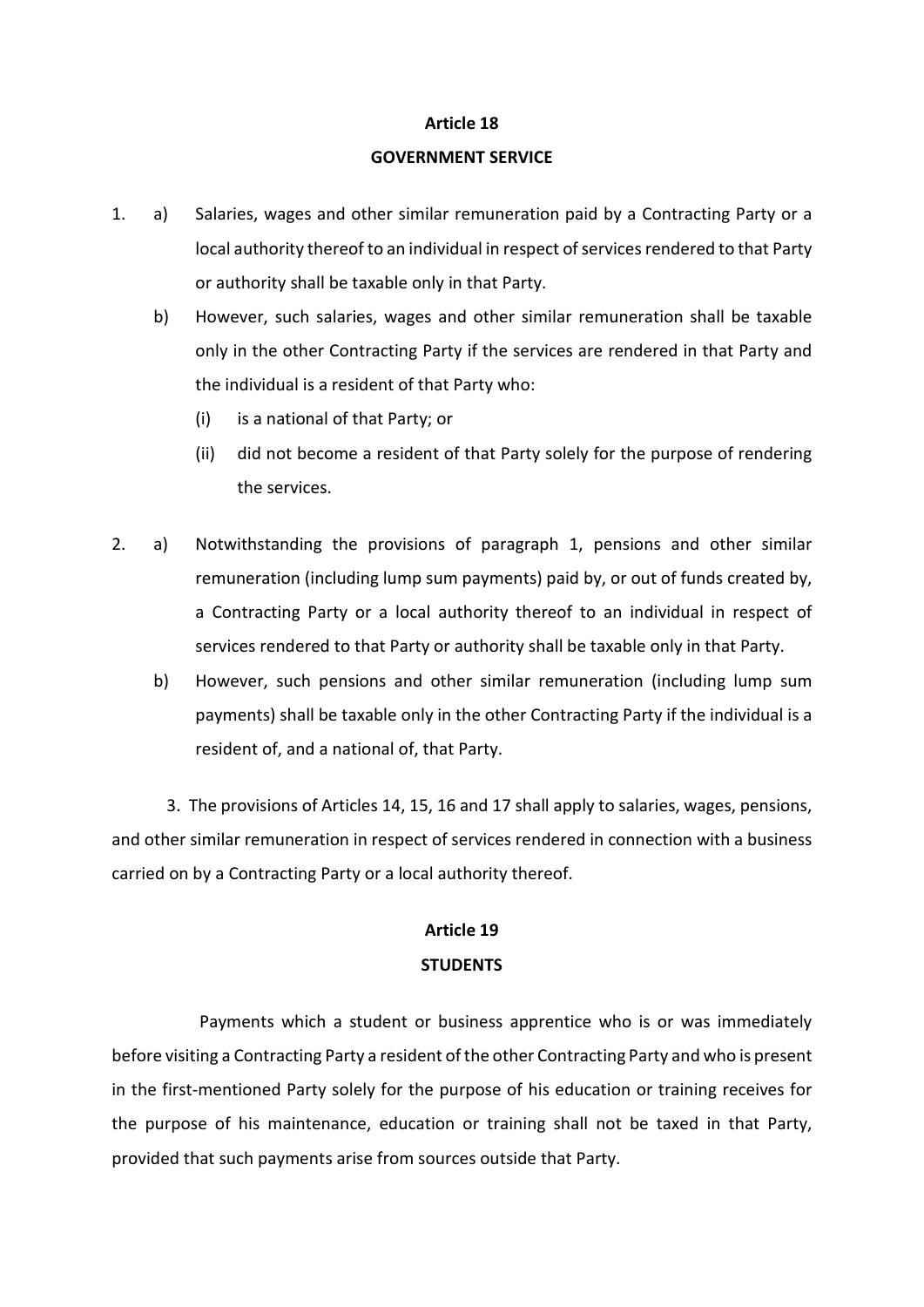#### **OTHER INCOME**

1. Items of income of a resident of a Contracting Party, wherever arising, not dealt with in the foregoing Articles of this Agreement shall be taxable only in that Party.

2. The provisions of paragraph 1 shall not apply to income, other than income from immovable property as defined in paragraph 2 of Article 6, if the recipient of such income, being a resident of a Contracting Party, carries on business in the other Contracting Party through a permanent establishment situated therein, and the right or property in respect of which the income is paid is effectively connected with such permanent establishment. In such case the provisions of Article 7 shall apply.

# **Article 21 CAPITAL**

1. Capital represented by immovable property referred to in Article 6, owned by a resident of a Contracting Party and situated in the other Contracting Party, may be taxed in that other Party.

2. Capital represented by movable property forming part of the business property of a permanent establishment which an enterprise of a Contracting Party has in the other Contracting Party may be taxed in that other Party.

3. Capital represented by ships and aircraft operated in international traffic and by boats engaged in inland waterways transport, and by movable property pertaining to the operation of such ships, aircraft and boats, shall be taxable only in the Contracting Party in which the place of effective management of the enterprise is situated.

4. All other elements of capital of a resident of a Contracting Party shall be taxable only in that Party.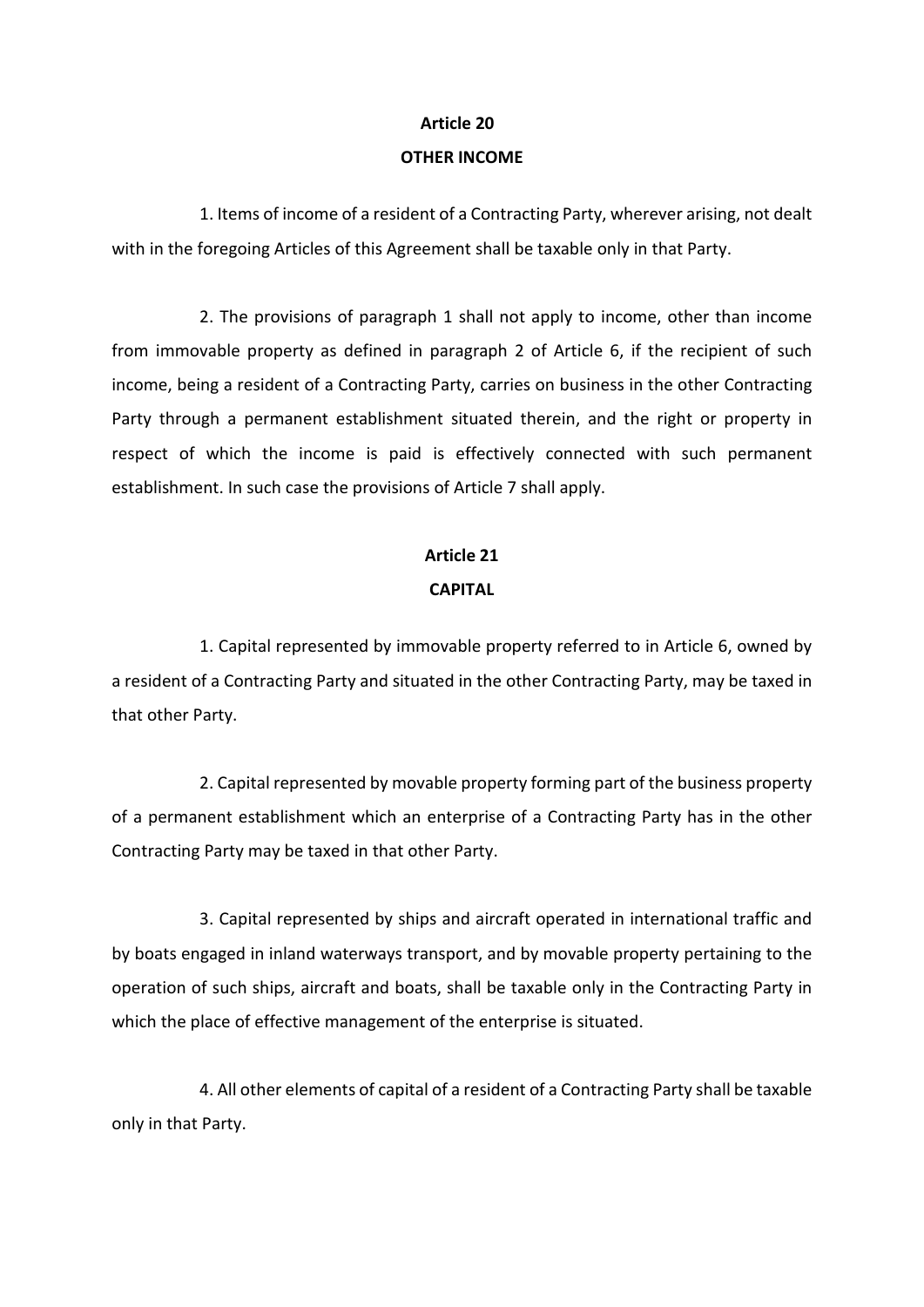### **ELIMINATION OF DOUBLE TAXATION**

1. Subject to the provisions of the laws of Guernsey regarding the allowance as a credit against Guernsey tax of tax payable in a territory outside Guernsey (which shall not affect the general principle hereof):

- a) subject to the provisions of sub-paragraph c), where a resident of Guernsey derives income which, in accordance with the provisions of this Agreement, may be taxed in Luxembourg, Guernsey shall allow as a deduction from the tax payable in respect of that income, an amount equal to the income tax paid in Luxembourg;
- b) such deduction shall not, however, exceed that part of the income tax, as computed before deduction is given, which is attributable to the income which may be taxed in Luxembourg;
- c) where a resident of Guernsey derives income which, in accordance with the provisions of the Agreement shall be taxable only in Luxembourg, Guernsey may include this income in calculating the amount of tax on the remaining income of such resident.

2. Subject to the provisions of Luxembourg law regarding the elimination of double taxation which shall not affect the general principle hereof, double taxation shall be eliminated as follows:

- a) where a resident of Luxembourg derives income or owns capital which, in accordance with the provisions of this Agreement, may be taxed in Guernsey, Luxembourg shall, subject to the provisions of sub-paragraphs b), c) and d), exempt such income or capital from tax, but may, in order to calculate the amount of tax on the remaining income or capital of the resident, apply the same rates of tax as if the income or capital had not been exempted;
- b) where a resident of Luxembourg derives income which, in accordance with the provisions of Articles 7, 10, 13(2) and 16 may be taxed in Guernsey, Luxembourg shall allow as a deduction from the tax on the income of that resident an amount equal to the tax paid in Guernsey, but only, with respect to Articles 7 and 13(2), if the business profits and the capital gains are not derived from activities in agriculture, industry, infrastructure and tourism in Guernsey. Such deduction shall not, however, exceed that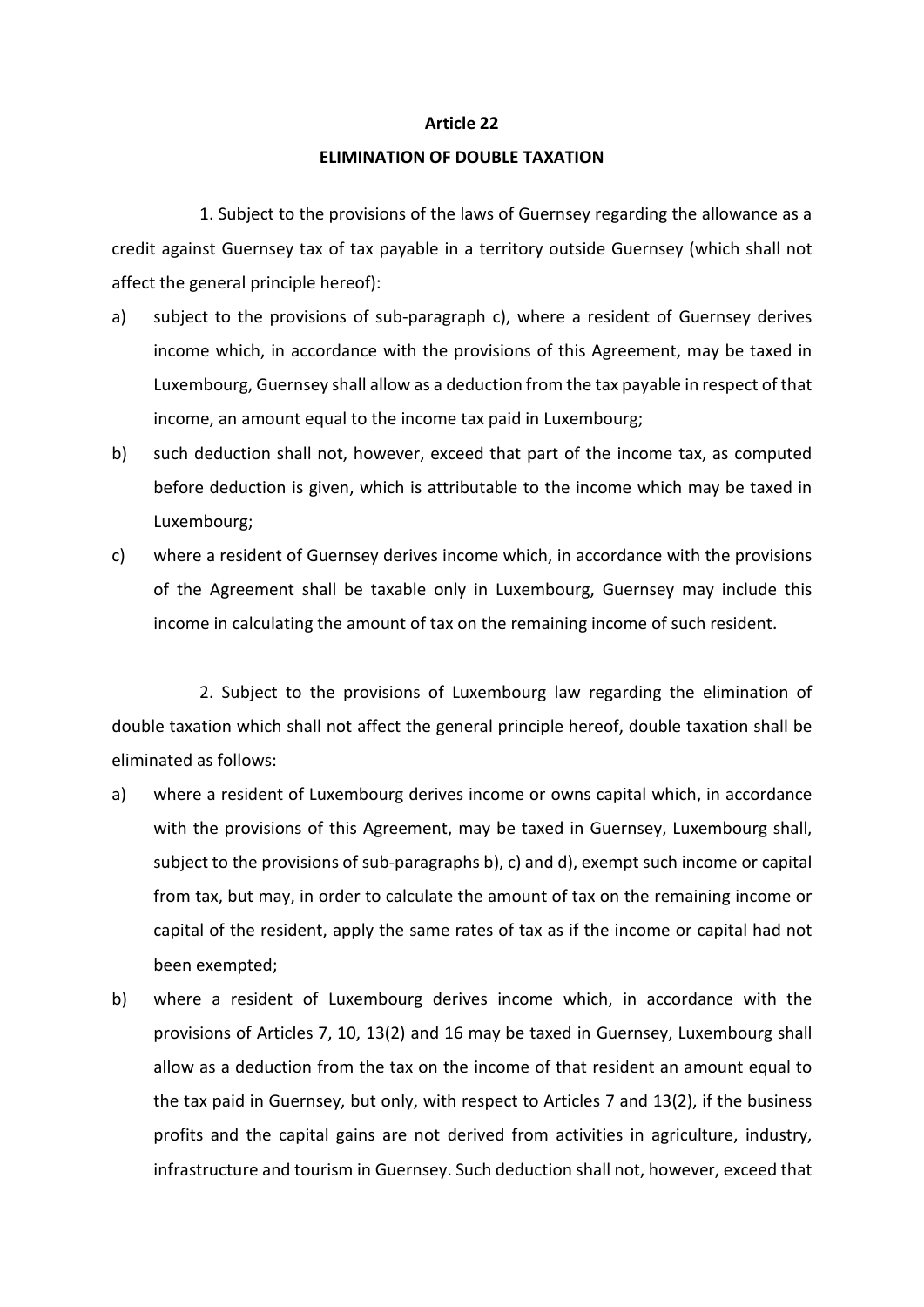part of the tax, as computed before the deduction is given, which is attributable to such items of income derived from Guernsey;

- c) where a company which is a resident of Luxembourg derives dividends from Guernsey sources, Luxembourg shall exempt such dividends from tax, provided that the company which is a resident of Luxembourg holds directly at least 10 per cent of the capital of the company paying the dividends since the beginning of the accounting year and if this company is subject to Guernsey tax corresponding to the Luxembourg corporation tax. The above-mentioned shares in the Guernsey company are, under the same conditions, exempt from the Luxembourg capital tax. This exemption under this sub-paragraph shall also apply notwithstanding that the Guernsey company is exempted from tax or taxed at a reduced rate in Guernsey and if these dividends are derived out of profits from activities in agriculture, industry, infrastructure or tourism in Guernsey;
- d) the provisions of sub-paragraph a) shall not apply to income derived or capital owned by a resident of Luxembourg where Guernsey applies the provisions of this Agreement to exempt such income or capital from tax or applies the provisions of paragraph 2 of Article 10 to such income.

#### **Article 23**

#### **NON-DISCRIMINATION**

1. Nationals of a Contracting Party shall not be subjected in the other Contracting Party to any taxation or any requirement connected therewith, which is other or more burdensome than the taxation and connected requirements to which nationals of that other Party in the same circumstances, in particular with respect to residence, are or may be subjected. This provision shall, notwithstanding the provisions of Article 1, also apply to persons who are not residents of one or both of the Contracting Parties.

2. The taxation on a permanent establishment which an enterprise of a Contracting Party has in the other Contracting Party shall not be less favourably levied in that other Party than the taxation levied on enterprises of that other Party carrying on the same activities. This provision shall not be construed as obliging a Contracting Party to grant to residents of the other Contracting Party any personal allowances, reliefs and reductions for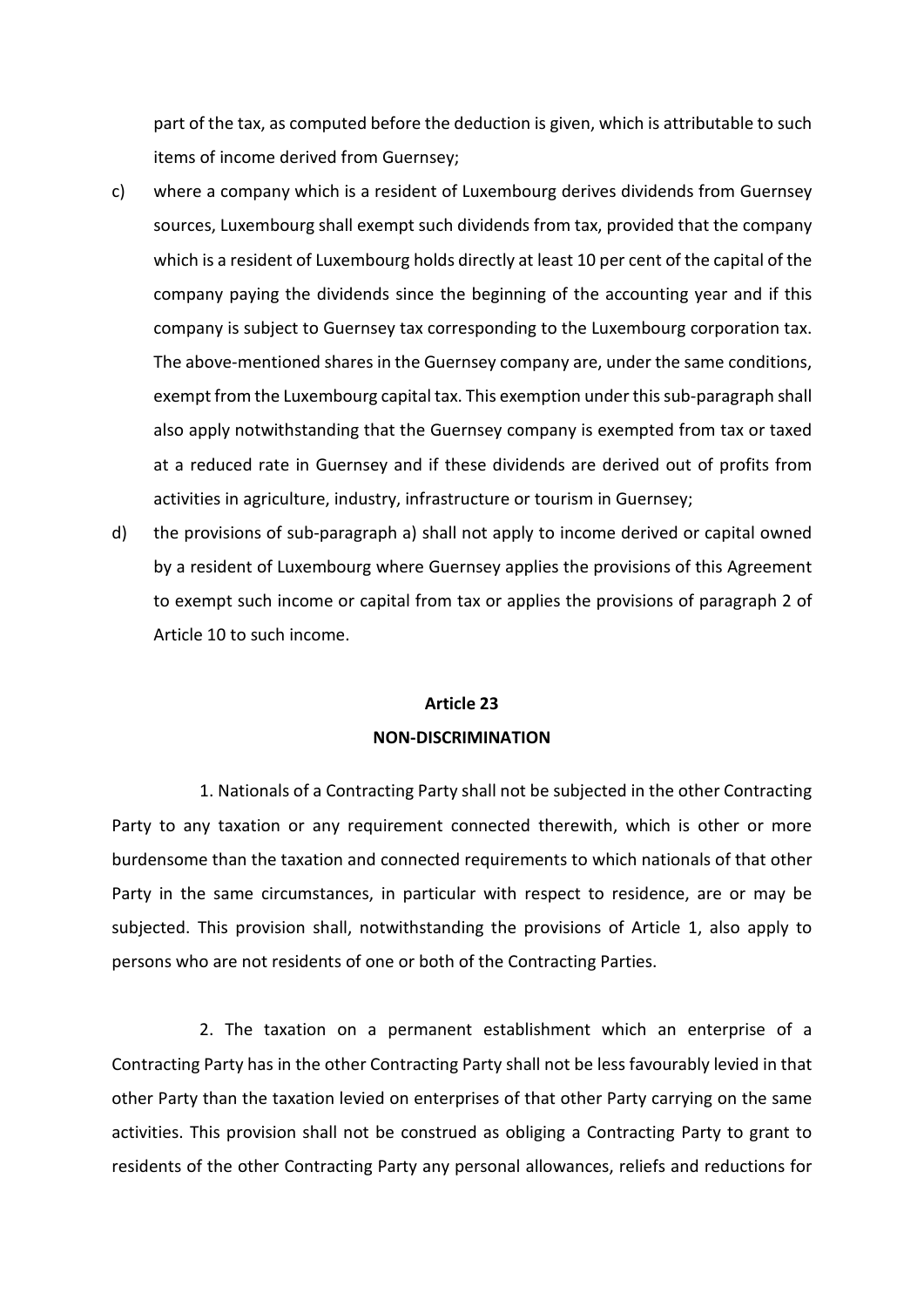taxation purposes on account of civil status or family responsibilities which it grants to its own residents.

3. Except where the provisions of paragraph 1 of Article 9, paragraph 4 of Article 11, or paragraph 4 of Article 12 apply, interest, royalties and other disbursements paid by an enterprise of a Contracting Party to a resident of the other Contracting Party shall, for the purpose of determining the taxable profits of such enterprise, be deductible under the same conditions as if they had been paid to a resident of the first-mentioned Party. Similarly, any debts of an enterprise of a Contracting Party to a resident of the other Contracting Party shall, for the purpose of determining the taxable capital of such enterprise, be deductible under the same conditions as if they had been contracted to a resident of the first-mentioned Party.

4. Enterprises of a Contracting Party, the capital of which is wholly or partly owned or controlled, directly or indirectly, by one or more residents of the other Contracting Party, shall not be subjected in the first-mentioned Party to any taxation or any requirement connected therewith which is other or more burdensome than the taxation and connected requirements to which other similar enterprises of the first-mentioned Party are or may be subjected.

5. The provisions of this Article shall, notwithstanding the provisions of Article 2, apply to taxes of every kind and description.

### **Article 24**

### **MUTUAL AGREEMENT PROCEDURE**

1. **[Replaced by the first sentence of paragraph 1 of Article 16 of the MLI]** [Where a person considers that the actions of one or both of the Contracting Parties result or will result for him in taxation not in accordance with the provisions of this Agreement, he may, irrespective of the remedies provided by the domestic law of those Parties, present his case to the competent authority of the Contracting Party of which he is a resident or, if his case comes under paragraph 1 of Article 23, to that of the Contracting Party of which he is a national.]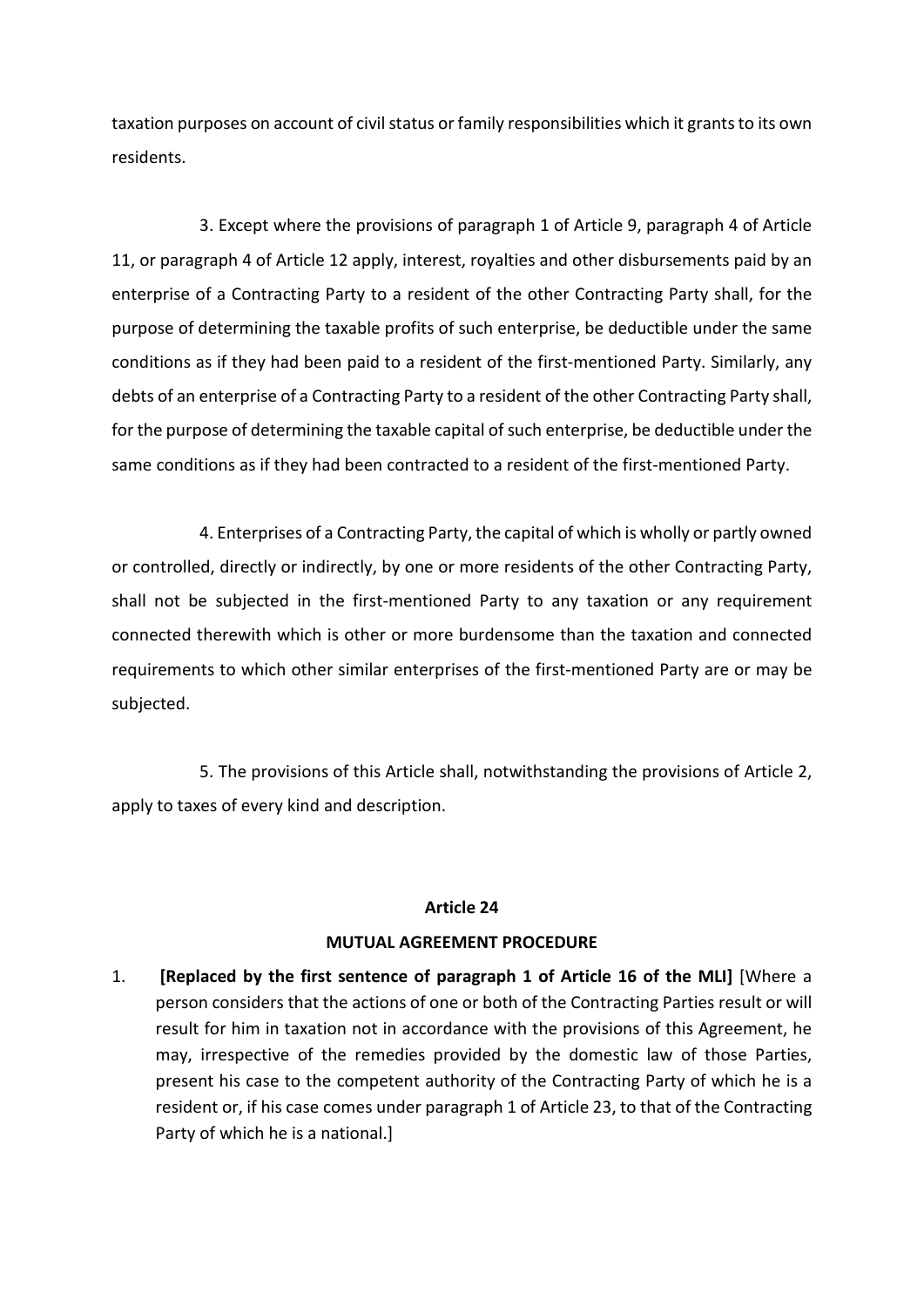*The following first sentence of paragraph 1 of Article 16 of the MLI replaces the first sentence of paragraph 1 of Article 24 of this Agreement:*

*ARTICLE 16 OF THE MLI – MUTUAL AGREEMENT PROCEDURE*

Where a person considers that the actions of one or both of the [*Contracting Parties*] result or will result for that person in taxation not in accordance with the provisions of [*this Agreement*], that person may, irrespective of the remedies provided by the domestic law of those [*Contracting Parties*], present the case to the competent authority of either [*Contracting Party*].

The case must be presented within three years from the first notification of the action resulting in taxation not in accordance with the provisions of the Agreement.

2. The competent authority shall endeavour, if the objection appears to it to be justified and if it is not itself able to arrive at a satisfactory solution, to resolve the case by mutual agreement with the competent authority of the other Contracting Party, with a view to the avoidance of taxation which is not in accordance with the Agreement. Any agreement reached shall be implemented notwithstanding any time limits in the domestic law of the Contracting Parties.

3. The competent authorities of the Contracting Parties shall endeavour to resolve by mutual agreement any difficulties or doubts arising as to the interpretation or application of the Agreement. They may also consult together for the elimination of double taxation in cases not provided for in the Agreement.

4. The competent authorities of the Contracting Parties may communicate with each other directly, including through a joint commission consisting of themselves or their representatives, for the purpose of reaching an agreement in the sense of the preceding paragraphs.

5. Where,

a) under paragraph 1, a person has presented a case to the competent authority of a Contracting Party on the basis that the actions of one or both of the Contracting Parties have resulted for that person in taxation not in accordance with the provisions of this Agreement, and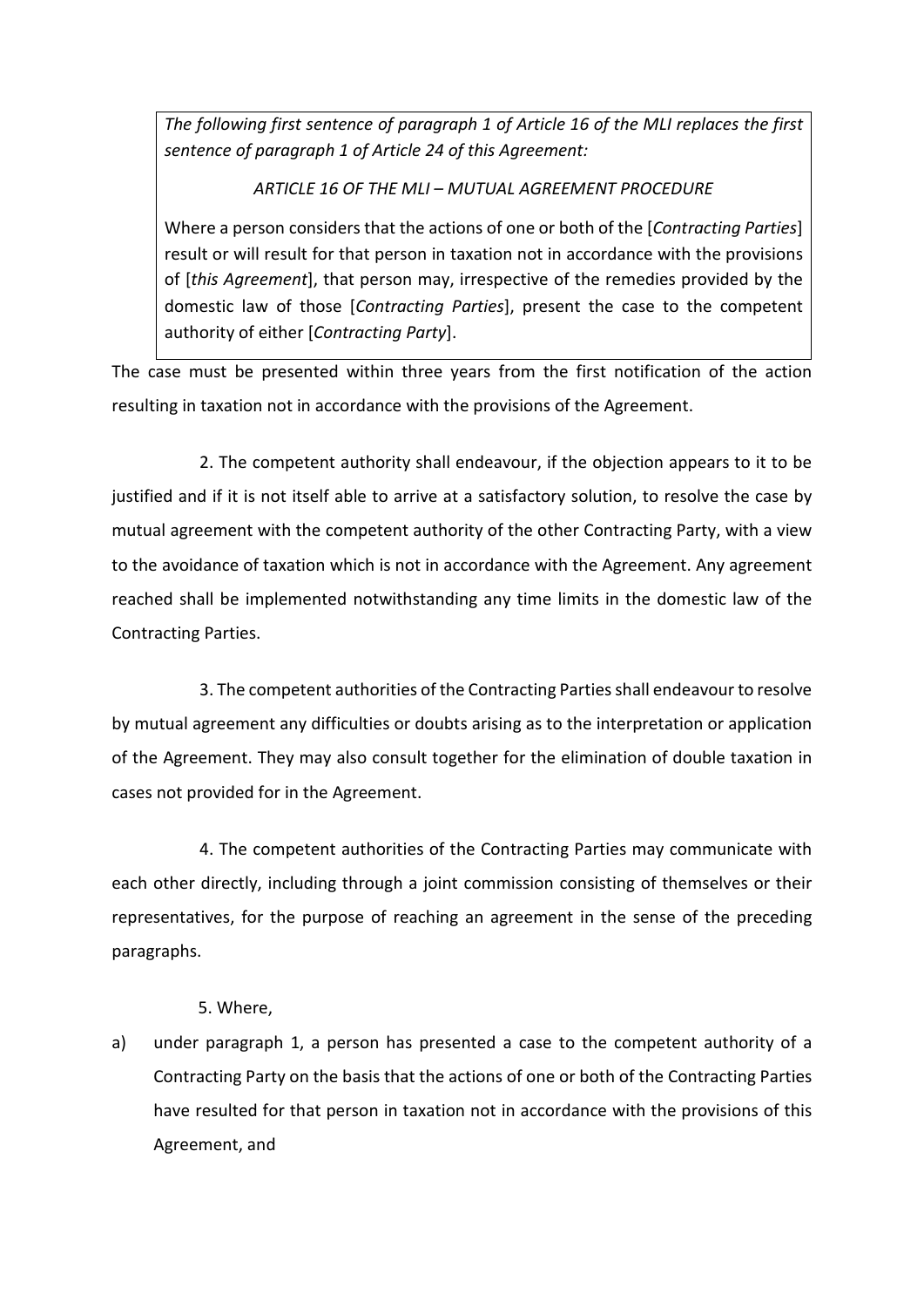b) the competent authorities are unable to reach an agreement to resolve that case pursuant to paragraph 2 within two years from the presentation of the case to the competent authority of the other Contracting Party,

any unresolved issues arising from the case shall be submitted to arbitration if both competent authorities and the taxpayer agree and the taxpayer agrees in writing to be bound by the decision of the arbitration board. These unresolved issues shall not, however, be submitted to arbitration if a decision on these issues has already been rendered by a court or administrative tribunal of either Party. The decision of the arbitration board in a particular case shall be binding on both Parties with respect to that case and shall be implemented notwithstanding any time limits in the domestic laws of these Parties. The competent authorities of the Contracting Parties shall by mutual agreement settle the mode of application of this paragraph.

# **Article 25 EXCHANGE OF INFORMATION**

1. The competent authorities of the Contracting Parties shall exchange such information as is foreseeably relevant for carrying out the provisions of this Agreement or to the administration or enforcement of the domestic laws concerning taxes of every kind and description imposed on behalf of the Contracting Parties, or of their local authorities, insofar as the taxation thereunder is not contrary to the Agreement. The exchange of information is not restricted by Articles 1 and 2.

2. Any information received under paragraph 1 by a Contracting Party shall be treated as secret in the same manner as information obtained under the domestic laws of that Party and shall be disclosed only to persons or authorities (including courts and administrative bodies) concerned with the assessment or collection of, the enforcement or prosecution in respect of, the determination of appeals in relation to the taxes referred to in paragraph 1, or the oversight of the above. Such persons or authorities shall use the information only for such purposes. They may disclose the information in public court proceedings or in judicial decisions.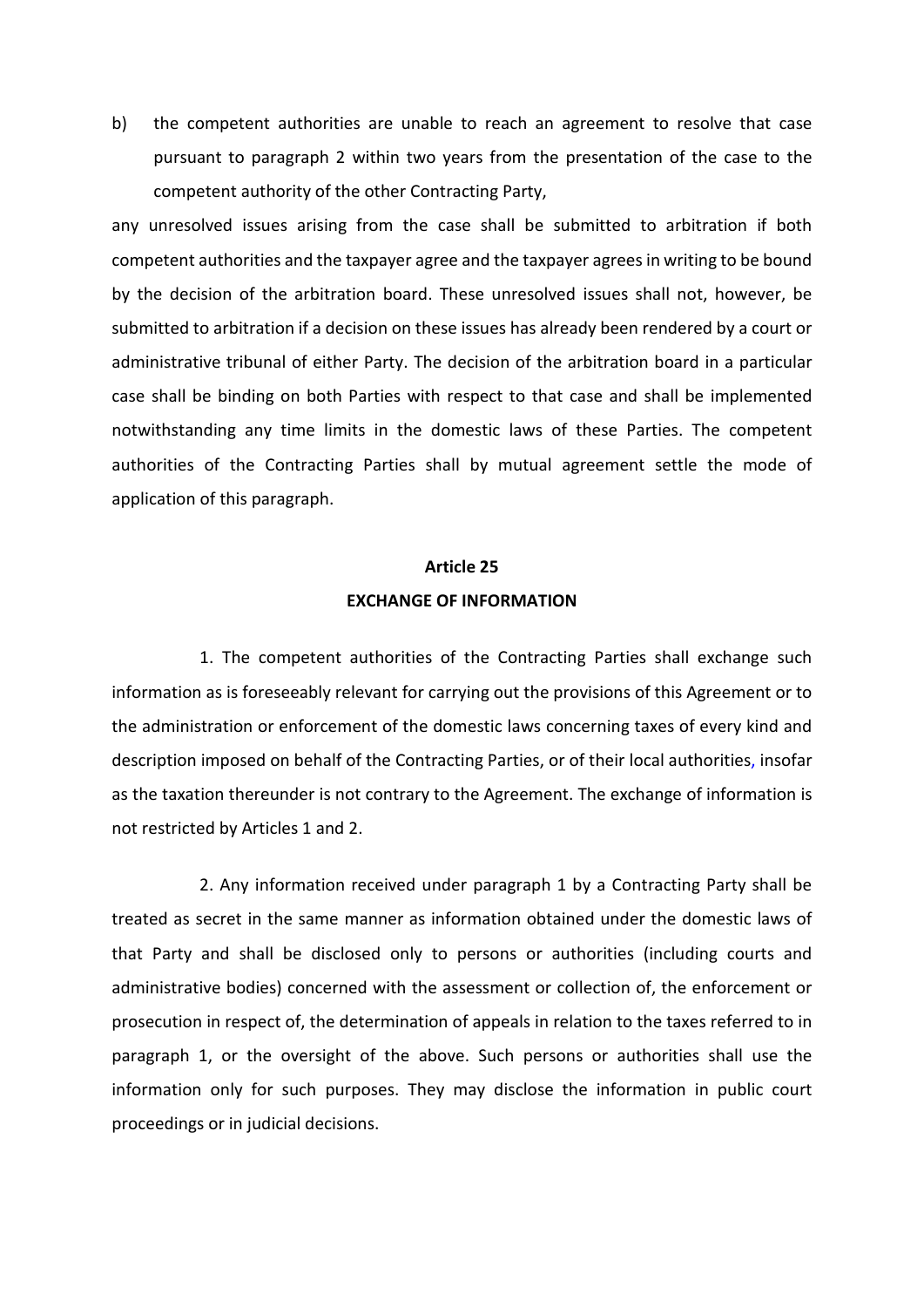3. In no case shall the provisions of paragraphs 1 and 2 be construed so as to impose on a Contracting Party the obligation:

- a) to carry out administrative measures at variance with the laws and administrative practice of that or of the other Contracting Party;
- b) to supply information which is not obtainable under the laws or in the normal course of the administration of that or of the other Contracting Party;
- c) to supply information which would disclose any trade, business, industrial, commercial or professional secret or trade process, or information the disclosure of which would be contrary to public policy (ordre public).

4. If information is requested by a Contracting Party in accordance with this Article, the other Contracting Party shall use its information gathering measures to obtain the requested information, even though that other Party may not need such information for its own tax purposes. The obligation contained in the preceding sentence is subject to the limitations of paragraph 3 but in no case shall such limitations be construed to permit a Contracting Party to decline to supply information solely because it has no domestic interest in such information.

5. In no case shall the provisions of paragraph 3 be construed to permit a Contracting Party to decline to supply information upon request solely because the information is held by a bank, other financial institution, nominee or person acting in an agency or a fiduciary capacity or because it relates to ownership interests in a person.

### **Article 26**

### **MEMBERS OF DIPLOMATIC MISSIONS AND CONSULAR POSTS**

Nothing in this Agreement shall affect the fiscal privileges of members of diplomatic missions or consular posts under the general rules of international law or under the provisions of special agreements.

*The following paragraph 1 of Article 7 of the MLI applies and supersedes the provisions of this Agreement:*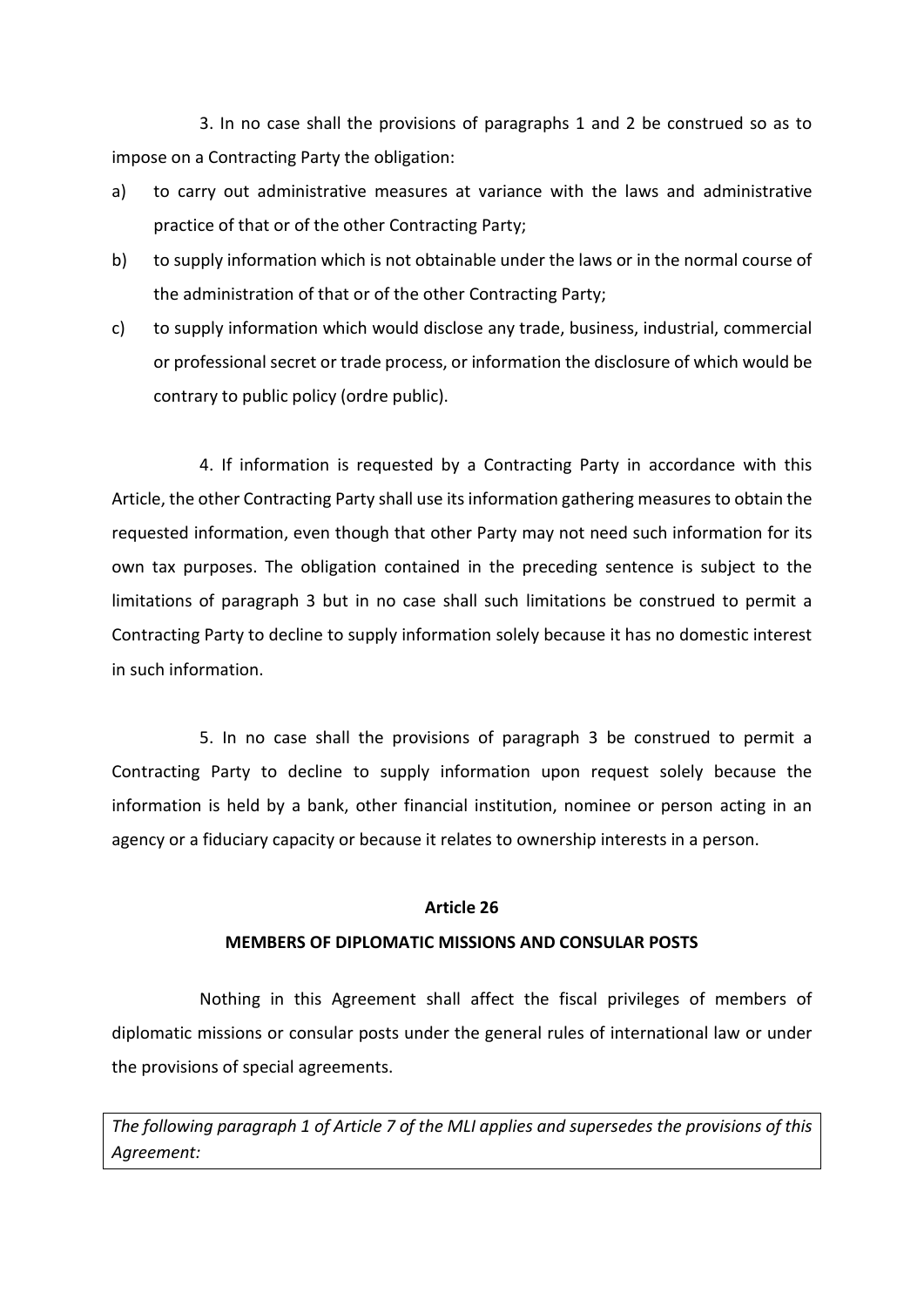# *ARTICLE 7 OF THE MLI – PREVENTION OF TREATY ABUSE* (*Principal purposes test provision)*

Notwithstanding any provisions of [*the Agreement*] a benefit under [*the Agreement*] shall not be granted in respect of an item of income or capital if it is reasonable to conclude, having regard to all relevant facts and circumstances, that obtaining that benefit was one of the principal purposes of any arrangement or transaction that resulted directly or indirectly in that benefit, unless it is established that granting that benefit in these circumstances would be in accordance with the object and purpose of the relevant provisions of [*the Agreement*].

*The following paragraph 4 of Article 7 of the MLI applies to paragraph 1 of Article 7 of the MLI:*

Where a benefit under [*the Agreement*] is denied to a person under [*paragraph 1 of Article 7 of the MLI*], the competent authority of the [*Contracting Party*] that would otherwise have granted this benefit shall nevertheless treat that person as being entitled to this benefit, or to different benefits with respect to a specific item of income or capital, if such competent authority, upon request from that person and after consideration of the relevant facts and circumstances, determines that such benefits would have been granted to that person in the absence of the transaction or arrangement referred to [*in paragraph 1 of Article 7 of the MLI*]. The competent authority of the [*Contracting Party*] to which a request has been made under this paragraph by a resident of the other [*Contracting Party*] shall consult with the competent authority of that other [*Contracting Party*] before rejecting the request.

# **Article 27**

# **ENTRY INTO FORCE**

1. Each Contracting Party shall notify the other in writing, through appropriate channels, that the procedures required by its law for the entry into force of this Agreement have been satisfied. The Agreement shall enter into force on the date of receipt of the last notification.

# 2. The Agreement shall have effect:

- a) in respect of taxes withheld at source, to income derived on or after 1 January of the calendar year next following the year in which the Agreement enters into force;
- b) in respect of other taxes on income, and taxes on capital, to taxes chargeable for any taxable year beginning on or after 1 January of the calendar year next following the year in which the Agreement enters into force.